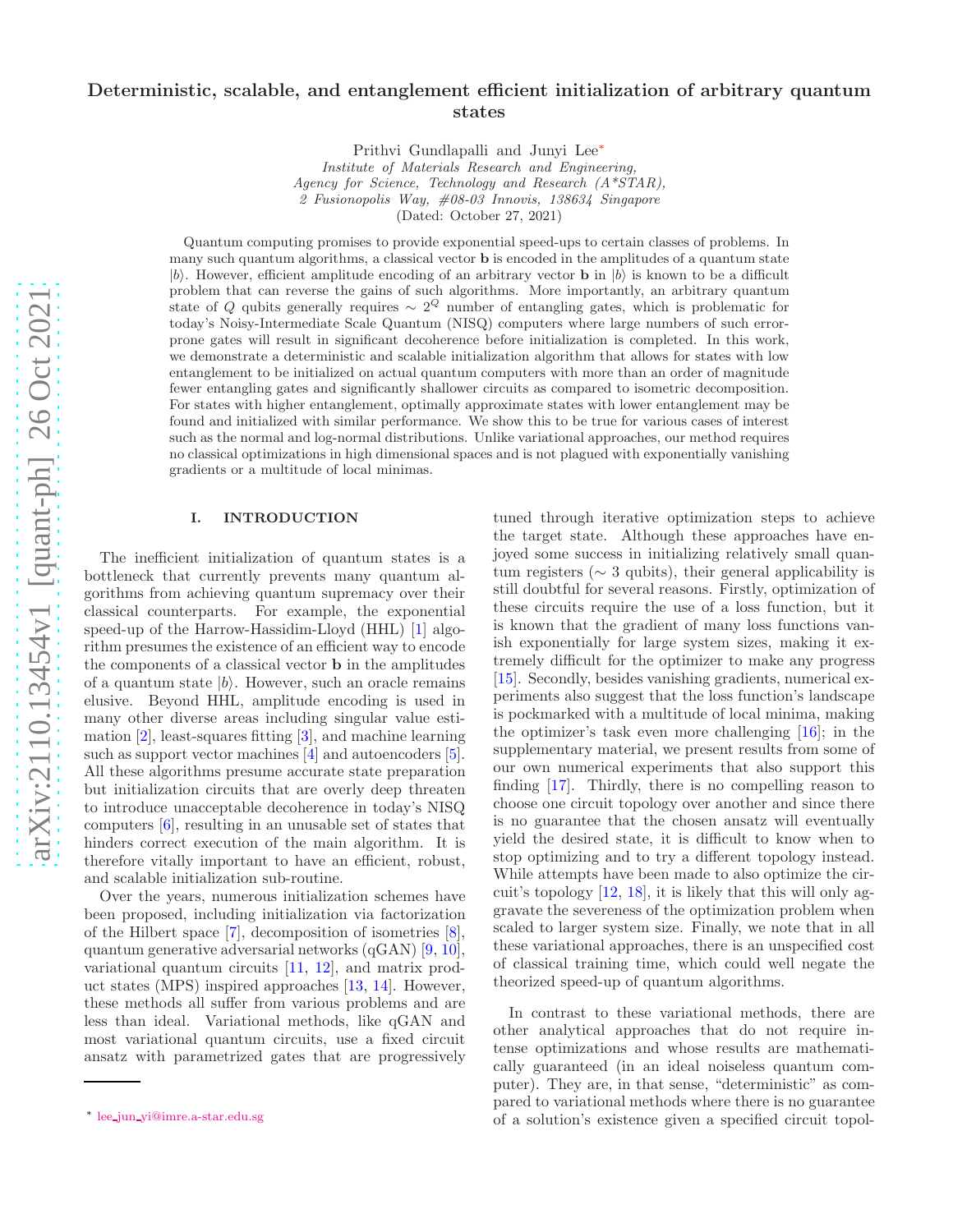ogy. The chief disadvantage of these methods is that exact initialization of an arbitrary Q-qubit state generally requires  $\sim 2^Q$  entangling gates [\[7](#page-7-6), [8](#page-7-7), [19\]](#page-8-8), which is prohibitively expensive in the NISQ era. More recently, there have been proposals to shorten the depth of these circuits by utilizing additional ancillary qubits [\[20\]](#page-8-9). Nevertheless, it should be noted that the final state of such routines is entangled with the ancillary qubits. Consequently, it cannot be accepted by all algorithms expecting a usual amplitude encoding without additional modifications or measurements.

A common deficiency of all the initialization routines discussed thus far is their insensitivity to the entanglement of the target state. By this we mean that although a generic Q-qubit state may require an exponential number of entangling gates to initialize, it is clear that not every state requires such extensive resources to prepare. Indeed, a product state with no entanglement can be prepared with a single layer of non-entangling single qubit gates, but current deterministic approaches do not explicitly account for this difference between states and can, as we show in section [IV,](#page-14-0) potentially use an order of magnitude more entangling gates than necessary. Furthermore, although a highly entangled state may require a substantial number of entangling gates, it is worth asking if one might find an optimally approximate state (in the amplitudes of the state) that has lower entanglement, and is therefore easier to initialize with less entangling gates. This is a pertinent question in the NISQ era because one might ironically achieve higher fidelity to the target state by initializing to an approximate state than by attempting an exact initialization with significantly larger numbers of entangling gates.

In this paper, we utilize the properties of matrix product states to adaptively initialize arbitrary states with varying degrees of entanglement. Although previous attempts to use matrix product states for initialization were limited to specific types of states, and/or were unable to exactly initialize states with arbitrary degrees of entanglement [\[13](#page-8-2), [14\]](#page-8-3), our method is free from any such limitations. Furthermore, our approach only utilizes nearest-neighbor entangling gates, which is important when implementing on actual hardware with constraints on qubit connectivity [\[21](#page-8-10)], and it only uses such gates sparingly when the entanglement of the target state calls for it. Moreover, it is scalable because we only require one such gate per qubit. Our method is most efficient when applied to states with low entanglement. For states with higher entanglement, similar performance may be obtained when initializing to an optimally approximate state with lower entanglement. We demonstrate superior performance over initialization via isometric decomposition on actual NISQ computers for both these cases. The rest of the paper is structured as follows: in section [II,](#page-10-0) we review relevant properties of matrix product states, and in section [III,](#page-12-0) we describe the details of our initialization algorithm. In section [IV,](#page-14-0) we benchmark our approach on IBM's quantum computers against a standard deterministic initialization routine on Qiskit [\[22\]](#page-14-1) that uses isometric decomposition. Finally, we conclude in section [V.](#page-14-2)

## II. MATRIX PRODUCT STATES

Matrix product states, or tensor-trains as they are known in the computational mathematics literature [\[23](#page-8-11), [24](#page-8-12)], are used widely for many applications including generative modeling in machine learning [\[25](#page-8-13)], estimation of singular values [\[26\]](#page-8-14), studying of phase transitions in field theories [\[27\]](#page-8-15), and perhaps most famously, in the density matrix renormalization group technique for studying 1-dimensional quantum many-body systems [\[28\]](#page-8-16). At the heart of a MPS is the re-writing of the expansion coefficients  $A(j_1, \ldots, j_Q)$  of the Q-body state  $\sum_{j_1,\ldots,j_Q} A(j_1,\ldots,j_Q) |j_Q,\ldots,j_1\rangle$  into a sum-product of Q, 3-dimensional tensors  $A_{\alpha^{n-1},j_n,\alpha^n}^n$  (also sometimes referred to as a MPS core)

<span id="page-1-0"></span>
$$
|\psi\rangle = \sum_{\substack{j_1...j_Q \\ \alpha^0... \alpha^Q}} A^1_{\alpha^0,j_1,\alpha^1} A^2_{\alpha^1,j_2,\alpha^2} \dots A^Q_{\alpha^{Q-1},j_Q,\alpha^Q}
$$

$$
\times |j_Q,\dots,j_1\rangle, \quad (1)
$$

where the  $\alpha^n$  are summation indices (also known as *vir*tual or bond indices) with dimensions  $\dim(\alpha^n) \in \mathbb{N}$  for  $1 \leq n < Q, n \in \mathbb{N}$ , and  $\dim(\alpha^0) = \dim(\alpha^Q) = 1$ . As written above,  $j_n$  can be any quantum number and are frequently referred to as physical indices in MPS parlance. However, we shall now exclusively let  $j_n$  refer to the computational basis state of the  $n<sup>th</sup>$  qubit, and  $\dim(j_n)$  is therefore always 2. More generally, we shall use lowercase latin alphabets to represent physical indices and greek letters to label bond indices. Numerical superscripts are used to enumerate the  $Q + 1$  different bond indices while numerical subscripts shall identify a particular qubit. We shall also refer to the  $\alpha^{n-1}$  and  $\alpha^n$ bond indices of  $A_{\alpha^{n-1},j_n,\alpha^n}^n$  as the *left* and *right* bond indices of  $A<sup>n</sup>$  respectively.

Although Eq. [\(1\)](#page-1-0) may seem to be a trivial re-writing of the expansion coefficients, MPSs have several nice features that give additional physical intuition to the initialization problem. For example, the dimension of the bond indices  $\alpha^n$  is proportional to the entanglement between the bi-partition  $\{j_1, \ldots, j_n\}$  and  $\{j_{n+1}, \ldots, j_Q\}$ [\[29\]](#page-8-17). In particular, if  $\dim(\alpha^n) = 1$  for all n, then we see from Eq. [\(1\)](#page-1-0) that the state is a separable product state with no entanglement. Moreover, if the range of dim( $\alpha^n$ ),  $1 \leq n < Q$ , is not restricted, then it can be shown that the state of a Q-qubit system can always be written as a MPS [\[24,](#page-8-12) [29\]](#page-8-17), or in other words, a MPS can describe states of arbitrarily high entanglement. Analytical decomposition of the expansion coefficients  $A(j_1, \ldots, j_Q)$  into a sum-product of MPS cores are known for only a few special cases [\[30\]](#page-8-18), but decomposition of A can always be accomplished numerically via successive singular-value decompositions (SVD) [\[24,](#page-8-12) [29\]](#page-8-17).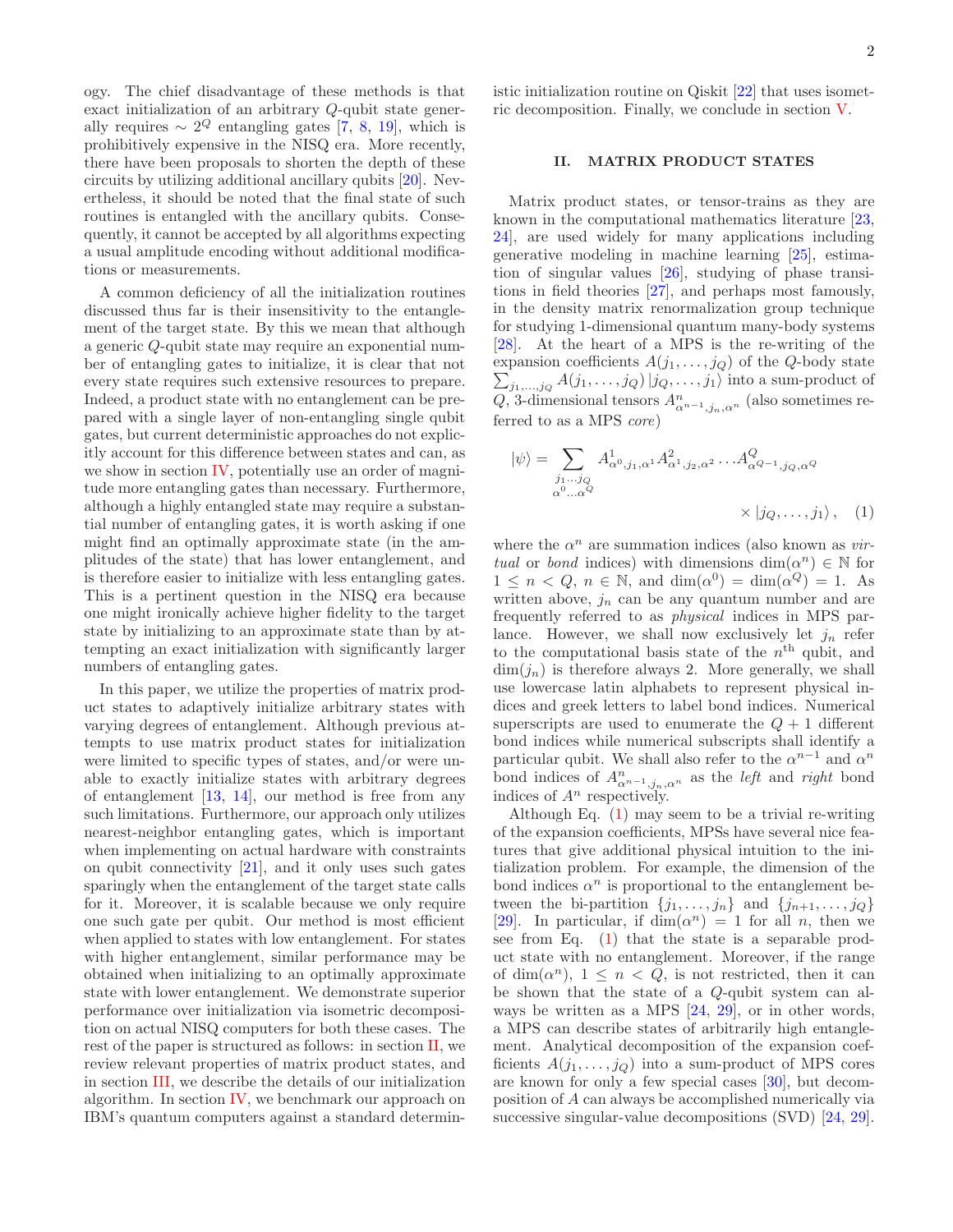Since we wish to emphasize that our approach works for arbitrary quantum states, we briefly illustrate how this is accomplished. Moreover, it highlights a simple way in which locally optimal approximations to the target state can be systematically achieved.

We begin by noting that the expansion coefficients  $A(j_1, \ldots, j_Q)$  can always be reshaped into a matrix. We shall use the notation  $A(j_1, \ldots, j_Q)$  to denote A as a  $Q$ -dimensional tensor, and  $A(j_1, \ldots, j_n; j_{n+1}, \ldots, j_Q)$  as a matrix with  $\prod_{i=1}^n \dim(j_i)$  rows and  $\prod_{i=n+1}^Q \dim(j_i)$ columns. Given the expansion coefficients  $A(j_1, \ldots, j_Q)$ , we then perform the following series of SVD and reshaping operations

$$
A(j_1, ..., j_Q) = \sum_{\alpha^1} U(j_1; \alpha^1) B(\alpha^1; j_2, j_3, ..., j_Q)
$$
  
\n
$$
= \sum_{\alpha^1} A^1_{\alpha^0, j_1, \alpha^1} B(\alpha^1, j_2; j_3, ..., j_Q)
$$
  
\n
$$
= \sum_{\alpha^1 \alpha^2} A^1_{\alpha^0, j_1, \alpha^1} U(\alpha^1, j_2; \alpha^2) B(\alpha^2; j_3, ..., j_Q)
$$
  
\n
$$
= \sum_{\alpha^1 \alpha^2} A^1_{\alpha^0, j_1, \alpha^1} A^2_{\alpha^1, j_2, \alpha_2} B(\alpha^2, j_3; j_4, ..., j_Q)
$$
  
\n
$$
\vdots
$$
  
\n
$$
= \sum_{\alpha^0 ... \alpha^Q} A^1_{\alpha^0, j_1, \alpha^1} A^2_{\alpha^1, j_2, \alpha^2} ... A^Q_{\alpha^{Q-1}, j_Q, \alpha^Q}.
$$
 (2)

In the first line, we have reshaped  $A(j_1, \ldots, j_Q)$  into a matrix  $B(j_1; j_2, \ldots, j_Q)$  and performed a SVD so that  $B(j_1; j_2, \ldots, j_Q) = \sum_{\alpha^1} U(j_1; \alpha^1) B(\alpha^1; j_2, j_3, \ldots, j_Q).$ Notice that  $\dim(\alpha^1)$  is the number of columns of U, and is also the number of singular values. Next, we reshape  $U(j_1; \alpha^1)$  into the first of our desired MPS core  $A_{\alpha^0, j_1, \alpha^1}$  (recall that  $\dim(\alpha^0) = 1$ ), and the matrix  $B(\alpha^1;j_2,j_3,\ldots,j_Q)$  with  $\dim(\alpha^1)$  rows into a matrix  $B(\alpha^1, j_2; j_3, \ldots, j_Q)$  with  $\dim(\alpha^1) \times \dim(j_2)$  rows. We then perform a SVD on  $B(\alpha^1, j_2; j_3, \ldots, j_Q)$  in the third line, and an analogous reshaping operation on the fourth line. This process is then iterated until  $A(j_1, \ldots, j_Q)$  is fully decomposed into Q MPS cores as desired. Equivalently, we may view this as a series of Schmidt decompositions, with the number of Schmidt coefficients (dimension of  $\alpha^n$ ) at the n<sup>th</sup> decomposition giving a measure of the entanglement between the bi-partitions  $\{j_1, \ldots, j_n\}$  and  $\{j_{n+1}, \ldots, j_Q\}$  [\[29,](#page-8-17) [31\]](#page-8-19).

This explicit decomposition suggests a natural and easy way to make locally optimal approximations: at each  $n<sup>th</sup>$  SVD step, keep only the  $k_n$  largest singular values

$$
B(\alpha^{n-1}, j_n; j_{n+1}, \dots, j_Q) \equiv B_n
$$
  
= 
$$
\sum_{\alpha^n=1}^{r_n} U(\alpha^{n-1} j_n; \alpha^n) B(\alpha^n; j_{n+1}, \dots, j_Q)
$$
  

$$
\approx \sum_{\alpha^n=1}^{k_n} U(\alpha^{n-1} j_n; \alpha^n) B(\alpha^n; j_{n+1}, \dots, j_Q) \equiv B_{k_n}.
$$
 (3)

From the Eckart-Young theorem [\[32\]](#page-8-20), this is locally optimal in the sense that  $B_{k_n}$  is the best  $k_n$  rank approximation to  $B_n$  (as defined in Eq. [\(3\)](#page-2-0)) under both the Frobenius and spectral norm, with the error in the Frobenius norm simply given by the quadrature sum of the truncated singular values. Although the Eckart-Young theorem provides for an easy way to obtain a locally optimal approximation, we emphasize that this might not be globally optimal since the  $n + 1$ <sup>th</sup> truncation is dependent on the  $n<sup>th</sup>$  truncation, and the Eckart-Young theorem does not in that case guarantee that the final tensor is the best approximation to  $A(j_1, \ldots, j_Q)$ . This can be a significant problem if the errors introduced at each truncation step is large. In that case, a variational approach to the truncation can be employed to find the globally optimal approximation to  $A(j_1, \ldots, j_Q)$  [\[33\]](#page-8-21). In this work, we were able to obtain satisfactory results with a simple truncation, but we note that variational truncation of the original MPS will generally lead to improved approximations. Physically, we should understand these truncations as effectively finding optimally approximate states (in the Frobenius norm of the expansion coeffcients  $A(j_1, \ldots, j_Q)$  that have lower entanglement than the original state. Intuitively, we expect that such states should require less entangling gates and be easier to initialize. As we shall show in the rest of the paper, this is indeed so.

<span id="page-2-1"></span>Besides giving a nice physical intuition of the entanglement present between various sub-partitions, another nice feature of the MPS form in Eq. [\(1\)](#page-1-0) is its locality. By locality we mean here that Eq.  $(1)$  separates out the expansion coefficients' dependence on the physical indices (qubits) such that an MPS core can be said to belong to a particular qubit that only "interacts" with its neighboring core through the contraction of its left and right bond indices. As we shall also see later, this will allow us to initialize a state with only nearest-neighbor gates. This is important when implementing the algorithm on actual NISQ-era hardware with limited qubit connectivity because it minimizes the number of noisy SWAP operations required.

Lastly, we note that the decomposition of  $A(j_1, \ldots, j_Q)$ into the MPS form is not unique. One easy way to see this is to recognize that at each SVD in Eq. [\(2\)](#page-2-1), we may insert the identity  $I = XX^{-1}$  (where X is any unitary matrix) in between U and B and re-define  $UX \to U$ ,  $X^{-1}B \to$ B such that each  $A_{\alpha^{n-1},j_n,\alpha^n}^n$  in the decomposition can be changed without altering the quantum state. This gauge freedom allows a MPS state to be transformed such that the cores  $A^n$  for  $1 < n \leq Q$  obey the orthonormal relations

<span id="page-2-2"></span>
$$
\sum_{j_n,\alpha^n} A_{\alpha^{n-1},j_n,\alpha^n}^n A_{\beta^{n-1},j_n,\alpha^n}^{n*} = \delta_{\alpha^{n-1},\beta^{n-1}}.\tag{4}
$$

<span id="page-2-0"></span>Moreover, if the MPS state is normalized,  $A<sup>1</sup>$  also obeys the relation

<span id="page-2-3"></span>
$$
\sum_{j_1,\alpha^1} A^1_{\alpha^0,j_1,\alpha^1} A^{1*}_{\alpha^0,j_1,\alpha^1} = 1.
$$
 (5)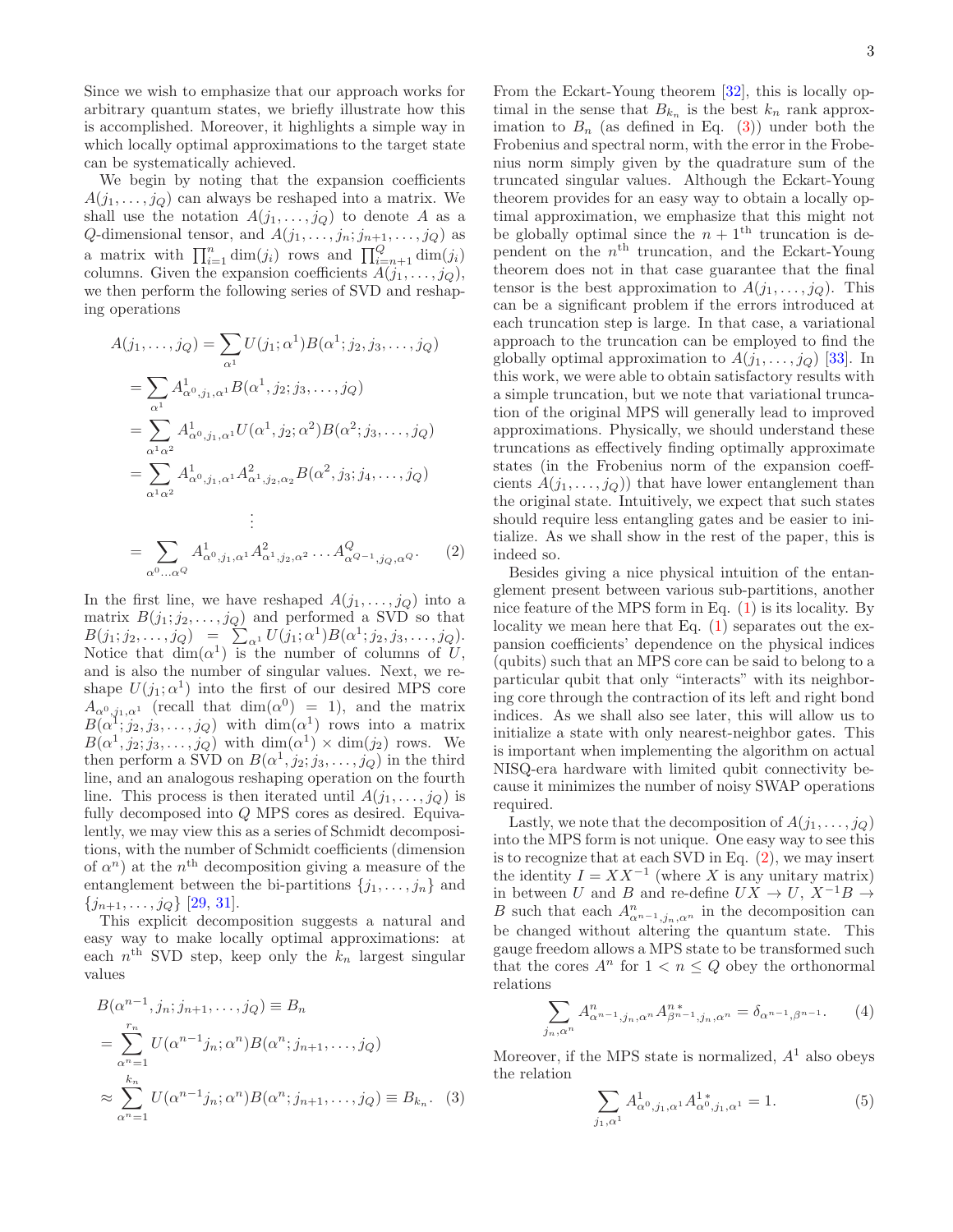A MPS state that obeys these relations is said to be a right-canonical MPS [\[33\]](#page-8-21). For the rest of the paper, we shall assume that our MPS state is in the right-canonical form. Any MPS obtained through an exact MPS decomposition can be transformed into a right-canonical form. However, the requirement that the MPS state is rightnormalizable places limits on the truncated approximate MPS states. In particular, the dimension of the left bond index of  $A^n$  must obey the inequality

<span id="page-3-0"></span>
$$
\dim(\alpha^{n-1}) \le \dim(j_n)\dim(\alpha^n) = 2\dim(\alpha^n). \quad (6)
$$

To see why this is true, we note that the right normalization relations  $(Eq. (4)$  $(Eq. (4)$  and  $(5)$  can be interpreted to mean that each  $A^n$  core has  $\dim(\alpha^{n-1})$  orthogonal  $\mathbb{C}^{\dim(j_n)\times\dim(\alpha^n)}$  vectors. Since a  $\mathbb{C}^{\dim(j_n)\times\dim(\alpha^n)}$  vector space cannot have more than  $\dim(j_n) \times \dim(\alpha^n)$  orthogonal vectors, the inequality Eq. [\(6\)](#page-3-0) naturally follows.

## III. MATRIX PRODUCT INITIALIZER

We now turn to the actual work of initializing an arbitrary quantum state that has been expressed as a rightcanonical MPS. Previously, Ran showed how a MPS consisting of cores with bond dimensions of 2 may be initialized with a fixed sequence of 2-qubit and 1-qubit gates [\[13\]](#page-8-2). However, this sequence was unable to exactly initialize MPSs with cores of arbitrary bond dimensions, which limits the usefulness of the technique. Here, we show how MPSs with cores of arbitrary bond dimensions may be initialized, which implies that any arbitrary state may be initialized using our technique. More importantly, it also allows for optimally approximate states with lower entanglement than the original state to be initialized, which can be very useful in the current NISQ era.

The problem of initialization may be described as finding a unitary matrix U such that  $U |0, \ldots, 0\rangle = |\psi\rangle$ , where  $|\psi\rangle$  is the desired target state to initialize. There is however no unique solution to  $U$ . This is plain if we view initialization of a Q qubit state as a rotation of one point  $(|0,\ldots,0\rangle)$  to another  $(|\psi\rangle)$  on a  $2^Q$  dimensional sphere; clearly, there are infinitely many ways this may be accomplished. On a gate-based quantum computer,  $U$  must be formed from the product of several d-qubit gates, where  $d \in \mathbb{N}, d \leq Q$ . However, multi-qubit gates are experimentally difficult to implement and error-prone in the NISQ era. We therefore seek to find a U that only uses  $d > 1$ qubit gates when "absolutely necessary". By "absolutely necessary", we mean that in general,  $d > 1$  qubit gates are only needed when there is significant entanglement in the target quantum state. After all, a separable product state can be initialized with just one layer of 1 qubit gates. We thus want a  $U$  that is made out of variable  $d$ qubit gates with  $d > 1$  only when the entanglement of the state calls for it. Moreover, it is plain that every qubit needs at least one gate to operate on it. Consequently, we write down as an ansatz that  $U$  can be given by the

quantum circuit that is shown in Fig. [1.](#page-9-1) Essentially, the ansatz consists of  $Q$  sequential  $d_n$ -qubit gates operating on the  $n^{\text{th}}$  to  $n + d_n - 1^{\text{th}}$  qubit for  $n = 1, ..., Q$ . We denote the unitary matrix represented by these gates as  $G^{[n,d_n]}$ . Notice that the ansatz is linear in the number of qubits. Moreover, although it is sequential as shown in Fig. [1,](#page-9-1) it can potentially be parallelized for appropriate values of  $d_n$ . For example, if  $d_n = 1$  for all n, then the ansatz is simply one layer of 1-qubit gates. Lastly, we point out that although the circuit in Fig. [1](#page-9-1) seems to suggest some restriction on  $d_n$  (for example,  $G^{[Q-1,d_{Q-1}]}$ cannot have  $d_n > 2$ , this is as we shall show later, not a limitation.



Figure 1. Matrix product initializer ansatz for Q qubits consisting of Q sequential (potentially multi-qubit) gates. Each gate  $G^{[n,d_n]}$  is a  $d_n$ -qubit gate operating on the  $n^{\text{th}}$ to  $n + d_n - 1$ <sup>th</sup> qubit, where  $d_n$  depends on the state's entanglement.  $j'_n$  are input states,  $j_n$  are the final output states, and  $b_n^m$  are intermediate states.

Armed with this ansatz, we may write down the unitary matrix of each gate in the initializer. For the first gate, we have

<span id="page-3-1"></span>
$$
G^{[1,d_1]} = \sum_{\substack{j'_1 \dots j'_{d_1} \\ j_1 b_2^1 \dots b_{d_1}^1}} G^{[1,d_1]} (b_{d_1}^1, \dots, b_2^1, j_1; j'_{d_1}, \dots, j'_1)
$$

$$
\times |b_{d_1}^1, \dots, b_2^1, j_1 \rangle \langle j'_{d_1}, \dots, j'_1 | . \quad (7)
$$

Consistent with our notation above,  $j'_n$  above denotes the initial quantum number of the  $n<sup>th</sup>$  qubit (typically 0). On the other hand,  $j_n$  is the final quantum number of the  $n<sup>th</sup>$  qubit after initialization. This is distinct from  $b_{n}^{m}$ , which is an intermediate quantum number of the  $n<sup>th</sup>$  qubit after operation of the  $m<sup>th</sup>$  gate (see Fig. [1\)](#page-9-1).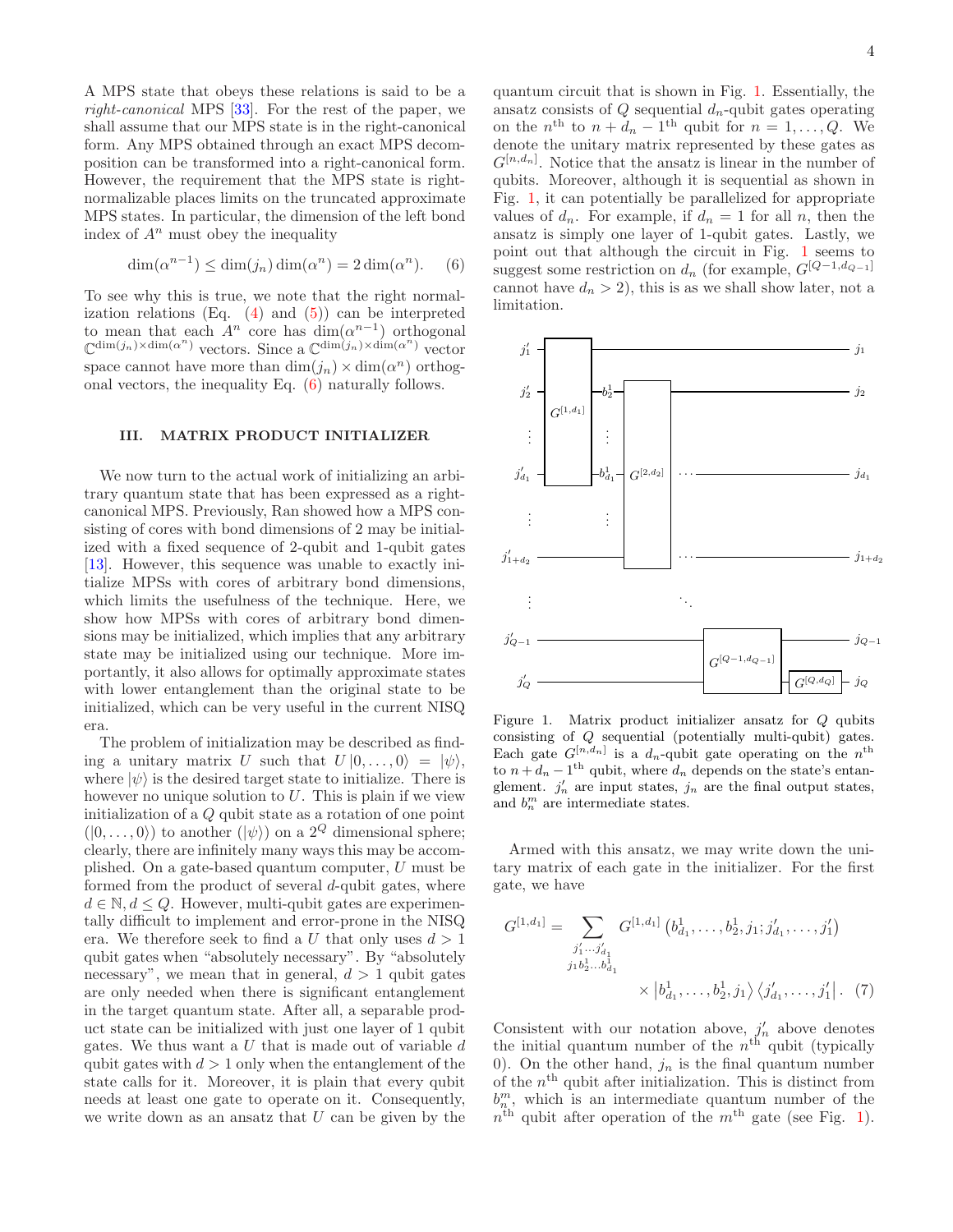Likewise, for  $n = 2, \ldots, Q - 1$ ,  $G^{[n,d_n]}$  has the form

<span id="page-4-2"></span>
$$
G^{[n,d_n]} = \sum_{ij} G^{[n,d_n]} (i;j) |i\rangle \langle j|, \qquad (8)
$$

where

$$
i = b_{n+d_n-1}^n, \dots, b_{n+1}^n, j_n \quad , \tag{9}
$$

and

$$
j = \begin{cases} b_{n+d_n-1}^{n-1}, \dots, b_n^{n-1}, & \text{for } d_{n-1} - 1 = d_n \\ j'_{n+d_n-1}, \dots, j'_{n+d_{n-1}-1}, b_{n+d_{n-1}-2}^{n-1}, \dots, b_n^{n-1}, \\ \text{for } d_{n-1} - 1 < d_n. \end{cases} \tag{10}
$$

Notice that we have not in Eq.  $(10)$  defined j for the case where  $d_{n-1} - 1 > d_n$ . As we will show later, this particular case is unnecessary, but for now we have for  $G^{[Q,d_Q]}$ 

<span id="page-4-3"></span>
$$
G^{[Q,d_Q]} = \sum_j G^{[Q,d_Q]}(j_Q;j) |j_Q\rangle\langle j|,\tag{11}
$$

where

$$
j = \begin{cases} b_Q^{Q-1} & , \text{ for } d_{Q-1} = 2 \\ j'_Q & , \text{ for } d_{Q-1} = 1 \end{cases}.
$$
 (12)

The unitary matrix  $U$  is then

$$
U = \sum_{\substack{j_1...j_Q\\j'_1...j'_Q\\{b^1}^1...{b^{Q-1}}}} G^{[Q,d_Q]}G^{[Q-1,d_{Q-1}]}...G^{[1,d_1]}
$$

$$
\times |j_Q...j_1\rangle \langle j'_Q...j'_1|.
$$
 (13)

In the summation above, we have used the notation  $\{b^m\}$ to mean the set of all b indices with superscript equal to  $m$ . In other words, all the intermediate quantum numbers are summed over in Eq.  $(13)$ . Also, since  $G^{[n,d_n]}$ , as defined in Eq. [\(7\)](#page-3-1), [\(8\)](#page-4-2), and [\(11\)](#page-4-3) are  $2^{d_n}$ -dimensional matrices, but U in Eq. [\(13\)](#page-4-1) is  $2^{\mathcal{Q}}$ -dimensional, we have implicitly assumed in Eq. [\(13\)](#page-4-1) that each  $G^{[n,d_n]}$  has been appropriately expanded via the correct Kronecker products in accordance to the qubits that it operates on.

For initialization, we want  $U |0, \ldots, 0\rangle = |\psi\rangle$ , where  $|\psi\rangle$ is a right-canonical MPS as in Eq. [\(1\)](#page-1-0). More precisely, we want  $U$  such that

<span id="page-4-4"></span>
$$
\sum_{\{b^1\}\dots\{b^{Q-1}\}} G^{[Q,d_Q]} G^{[Q-1,d_{Q-1}]} \dots G^{[1,d_1]}
$$

$$
= A(j_1, \dots, j_Q), \tag{14}
$$

when  $j'_n = 0$  for all *n*. Here, we are viewing *A* as a tensor and the  $G^{[n,d_n]}$  are in their "native" space. Comparing Eq.  $(14)$  with Eq.  $(2)$ , we observe that in both cases, we have Q free indices  $(j_1, \ldots, j_Q)$ , Q MPS cores and gates, as well as  $Q - 1$  non-trivial summation indices, which suggests that Eq. [\(14\)](#page-4-4) can be accomplished

through a mapping between each  $n<sup>th</sup>$  MPS core and gate. For this mapping to occur, we need to ensure that the space spanned by  $\{b^n\}$  is at least as large as  $\dim(\alpha^n)$ . This can be enforced by choosing

<span id="page-4-5"></span>
$$
d_n = 1 + \lceil \log_2 \dim(\alpha^n) \rceil. \tag{15}
$$

This choice of  $d_n$  also ensures that  $d_{n-1} - 1 \leq d_n \forall n$  so that our omission of the case  $d_{n-1} - 1 > d_n$  in Eq. [\(10\)](#page-4-0) is justified. To see this, we note that for any right-canonical MPS, the inequality Eq.  $(6)$  must hold. Taking  $log_2$  and adding one to both sides of the inequality, we have after rounding up

$$
1 + \log_2 \left[ \dim(\alpha^{n-1}) \right] \le 2 + \left[ \log_2 \dim(\alpha^n) \right]
$$
  

$$
\implies d_{n-1} - 1 \le d_n.
$$
 (16)

<span id="page-4-0"></span>Physically, the choice of  $d_n$  in Eq. [\(15\)](#page-4-5) means that the number of qubits the  $n<sup>th</sup>$  gate operates on is directly dependent on the entanglement between the subsystems  $\{j_1, \ldots, j_n\}$  and  $\{j_{n+1}, \ldots, j_Q\}$ . For example, if  $\dim(\alpha^n) = 1 \forall n$ , i.e. the target state is a product state, then  $d_n = 1 \forall n$  by Eq. [\(15\)](#page-4-5), and the circuit reduces to simply one layer of 1-qubit gates. Thus our circuit by construction only uses  $d > 1$  gates when the entanglement of the target state calls for it. Moreover, since  $\dim(\alpha^Q) = 1$ , this construction implies that the  $Q^{\text{th}}$  gate must be a 1-qubit gate. Similarly, the  $Q - 1$ <sup>th</sup> gate can at most be a 2-qubit gate, and so on. However, this limitation is not an issue because as we shall soon see, the circuit is capable of initializing any right-canonical MPS, and by extension, any quantum state.

<span id="page-4-1"></span>It remains to prescribe the mapping from a MPS core  $A^n$  to a gate  $G^{[n,d_n]}$ . We begin by observing that each MPS core can be reshaped into a matrix  $A^n(\alpha^{n-1}; \alpha^n, j_n) = A^n(i; j)$ . In converting a multiindex like  $\alpha^n, j_n$  into a single index j, we shall adopt a C-indexing convention, that is, indices on the right  $(j_n$  in this case) are incremented first before those on the left  $(\alpha^n$  in this case). Each  $A^n$  core can thus be viewed as a matrix with  $\dim(\alpha^{n-1})$  rows and  $2\dim(\alpha^n)$ columns. Now by construction,  $G^{[n,d_n]}$  has at least  $\dim({b^{n-1}}) \geq \dim({\alpha^{n-1}})$  columns [\[34\]](#page-8-22). Furthermore, it has  $2 \dim({b^n}) \geq 2 \dim({a^n})$  rows [\[35\]](#page-8-23). We can therefore map the  $\dim(\alpha^{n-1})$  rows of  $A^n(\alpha^{n-1}; \alpha^n, j_n)$  into the first  $\dim(\alpha^{n-1})$  columns of  $G^{[n,d_n]}$ , zero-padding any remaining rows. With this accomplished, any remaining columns of  $G^{[n,d_n]}$  can be filled by requiring that  $G^{[n,d_n]}$  is unitary, as is necessary for a quantum gate. To do this, we note that since the MPS is right-canonical, each of the dim $(\alpha^{n-1})$ , 2 dim $(\alpha^n)$ -dimensional row vector in  $A^n$ are orthonormal to each other. Consequently, a trivial embedding of them in a potentially larger  $2 \dim({b^n})$ dimensional space by zero-padding the extra dimensions will mean that they are still orthonormal in the larger space. We thus have  $\dim(\alpha^{n-1})$  filled columns that are orthonormal vectors in a  $\mathbb{C}^2$  dim $({b^n})$  vector space, and  $2 \dim({b^n}) - \dim({a^{n-1}})$  remaining columns to fill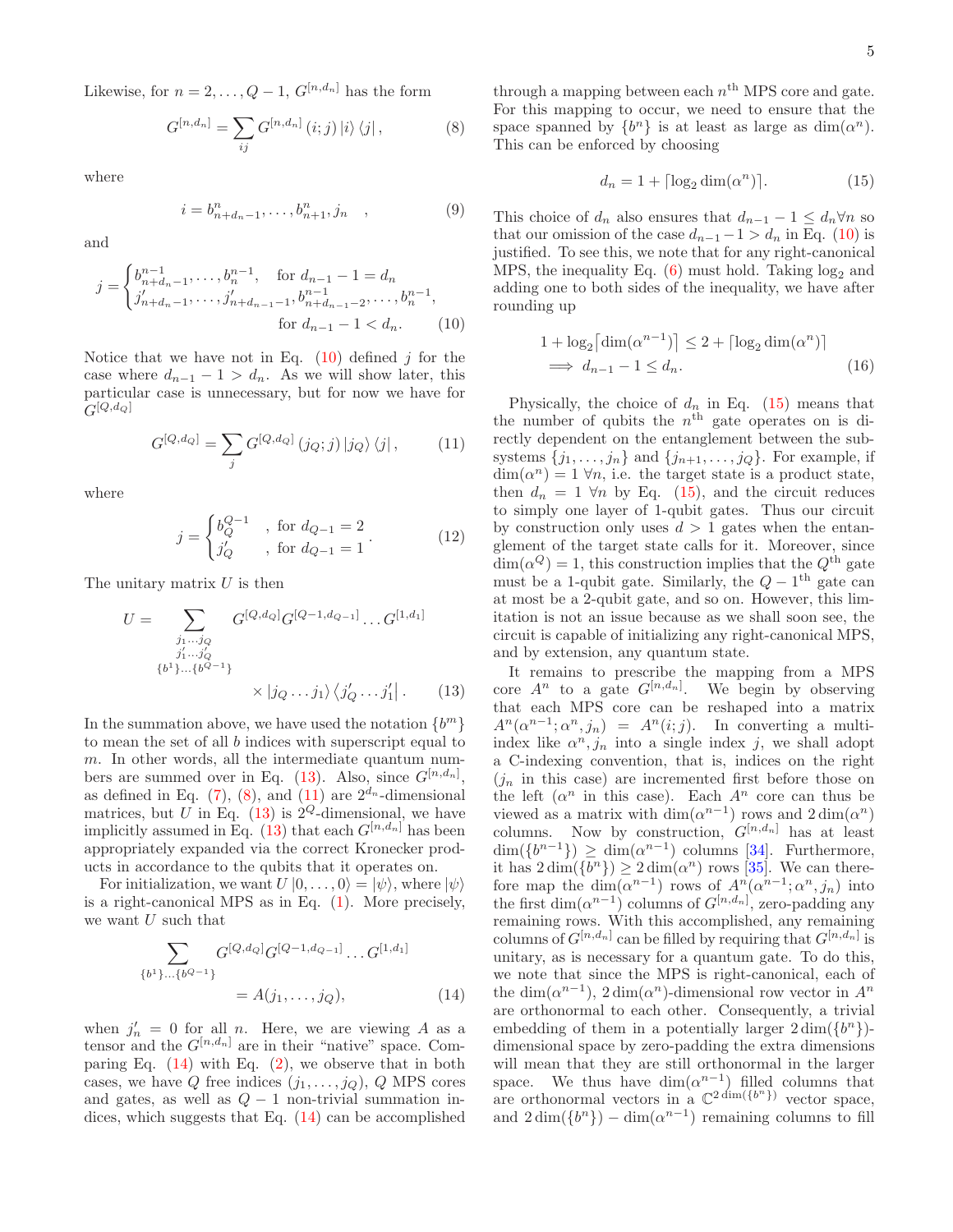such that  $G^{[n,d_n]}$  is unitary. Clearly, this can be accomplished by filling the still empty columns with the remaining  $2 \dim({b^n}) - \dim({a^{n-1}})$  orthonormal vectors in  $\mathbb{C}^{2 \dim({b^n})}$ .

We have now by explicit construction shown that our circuit ansatz, comprising of a sequence of Q (potentially multi-qubit) gates, is capable of initializing any arbitrary state of a Q qubit system. In the next section, we benchmark our algorithm on real quantum computers via IBM's open access quantum cloud services.

### IV. HARDWARE BENCHMARKING

Although our algorithm is capable of initializing arbitrary states, its real utility in the NISQ era is its ability to very efficiently initialize states with low entanglement. This degree of entanglement for a Q qubit system can be quantified with the mean normalized bipartite entropy, which we define as

<span id="page-5-0"></span>
$$
\bar{S} = \left\langle \frac{S(\rho_n)}{\min(n, Q - n)} \right\rangle = \left\langle -\frac{\text{Tr}(\rho_n \log_2 \rho_n)}{\min(n, Q - n)} \right\rangle, \quad (17)
$$

where  $\rho_n \equiv \text{Tr}_n(\rho)$  is the reduced density matrix of the sub-partition  $\{j_1, \ldots, j_n\}$ , and the average is over all sub-partitions  $\{j_1\}, \{j_1, j_2\}, \ldots, \{j_1, \ldots, j_{Q-1}\}.$  Note that  $S(\rho_n)/\min(n, Q - n)$  is just the normalized bipartite von Neumann entropy, which is a measure of the entanglement between the bipartitions  $\{j_1, \ldots, j_n\}$  and  ${j_{n+1}, \ldots, j_Q}$ , with zero indicating a separable state and one indicating a maximally entangled state.  $S$ , which ranges between zero and one, is therefore the average normalized bipartite von Neumann entropy over all bipartitions of the system. Generally speaking, our algorithm yields the most savings in terms of gate count and circuit depth compared to other deterministic methods when  $\bar{S}$  is small.

An example of a target state with a relatively low mean normalized bipartite entropy is the sinusoidal probability distribution shown in Fig. [2d](#page-11-0), with  $\overline{S}=0.076$ . In this case, we were able to exactly initialize the target distribution with an order of magnitude less CNOT gates and with a circuit that is shallower by about three times (details in Table [I\)](#page-10-1) compared to Qiskit's isometric initialization that is based on [\[8](#page-7-7)]. Not surprisingly, our algorithm was also able to achieve a higher fidelity, which can be visualized in Fig. [2d](#page-11-0) that shows the target distribution in a solid blue line, as well as the measured probability distribution obtained via our algorithm (green crosses) and isometric decomposition (red pluses). Error bars shown in this and other plots give the expected 1-sigma deviation of the measured probabilities based on the number of shots and theoretical probability of obtaining each state. In all our tests, we simply chose the least busy quantum hardware at execution time without special consideration for the error rate and qubit connectivity and we have used the standard transpilation routine on Qiskit with the highest level of optimization.

Initializing sparse vectors is of particular interest to quantum algorithms like HHL and it is therefore interesting to see if our method can generate substantial savings in such cases. To test this, we randomly generated a vector with a sparsity of 0.9 where both the location and magnitude of the non-zero elements were randomly chosen. Although not every sparse vector will necessarily have low  $S$ , some sparse vectors may have very low entropy, and in this case, our algorithm can enable significantly better results over isometric initialization. For example, the sparse vector state visualized in Fig. [2c](#page-11-0) has a very low  $\overline{S}$  of 0.014, and in this case, we were able to exactly initialize the state with just 2 CNOT gates, compared to 70 with an isometric decomposition. This is a striking demonstration of the utility of entanglementsensitive routines like ours. With a circuit depth that is more than six times shallower than isometric decomposition, we were able to achieve a significantly higher fidelity of 0.959 over 0.717.

For states with larger entanglement, optimally approximate states can be found using the procedure outlined in section [II,](#page-10-0) and using this approximate state, our method can sometimes still achieve better fidelities than initialization via existing deterministic methods. In the first row of Fig. [2,](#page-11-0) we compare our initialization of a normal (a) and log-normal (b) distribution, which are both of interest to the quantum finance community [\[36](#page-8-24)[–39\]](#page-8-25). In both cases, the target probability distributions are plotted as blue solid lines while their matrix product state approximations are given by orange dots. As discussed in section [II,](#page-10-0) these are states that are optimally (in the Frobenius norm) approximate to the target state but with lower entanglement [\[40\]](#page-8-26). The truncation of singular values for the normal distribution can be visualized as in Fig. [3.](#page-12-1) To ensure a fair comparison, the isometric initialization shown in Fig. [2a](#page-11-0) and Fig. [2b](#page-11-0) were also used to initialize the same approximate MPS target state as our algorithm. However, as Table [I](#page-10-1) shows, there is actually little difference in the experimental fidelity of the isometric method when it initializes to the exact target state instead. This is not surprising since the isometric decomposition does not specifically optimize based on the entanglement of the target state. We emphasize that although our algorithm initialized to an approximate state, it nevertheless performs substantially better than an exact initialization using isometric decomposition as the results in Table [I](#page-10-1) shows. In particular, for the case of the normal distribution in Fig. [2a](#page-11-0), our method used more than an order of magnitude less CNOT gates, with about 2.5 times shallower depth, and achieved a significantly higher fidelity to the target state.

## V. CONCLUSION

Arbitrary quantum states are difficult to prepare with high fidelities on today's NISQ computers. Due to noise from multi-qubit entangling gates, deep quantum circuits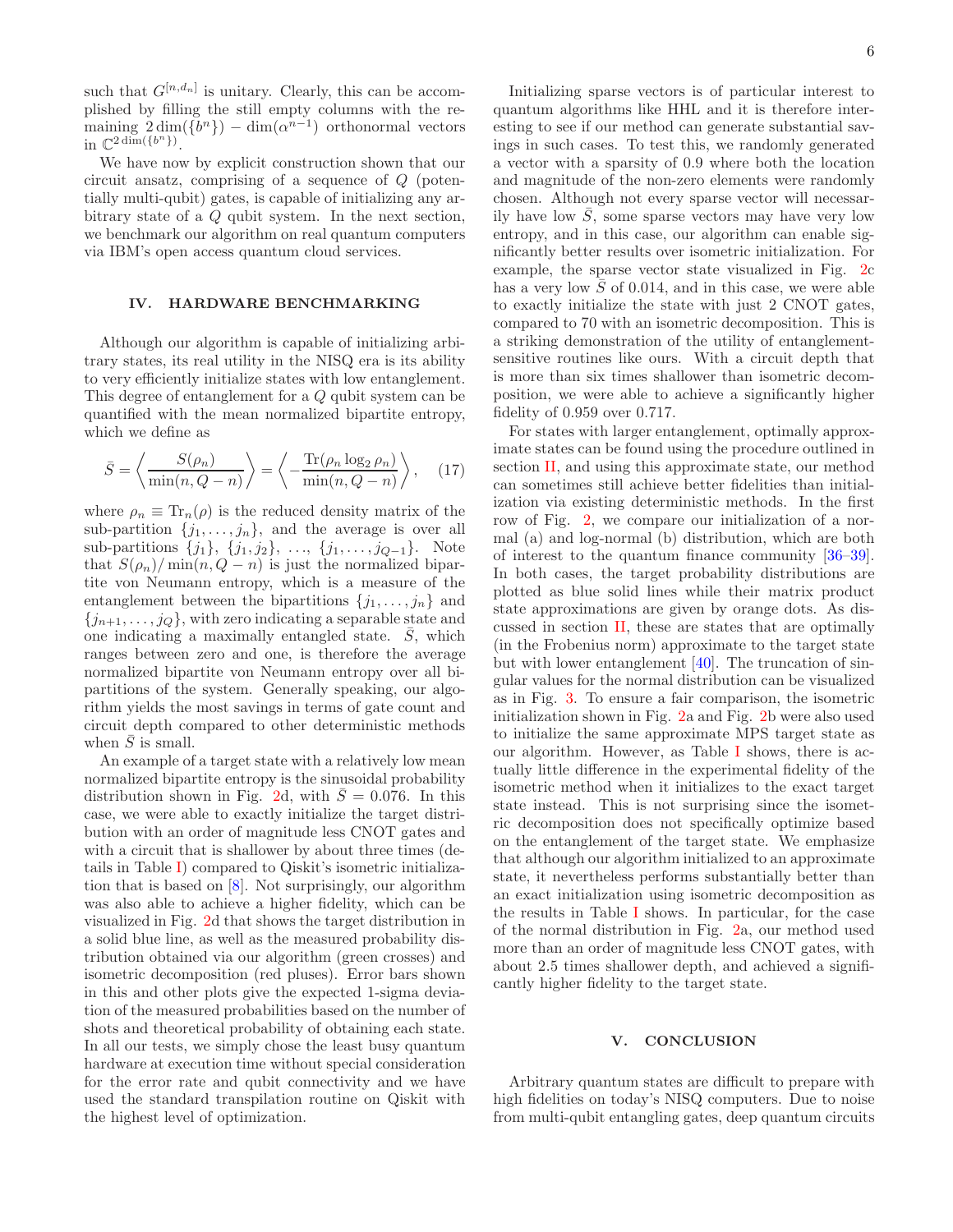

Figure 2. (color online) Initialization of various probability distributions on IBM's quantum computers: (a) normal distribution, (b) log-normal distribution, (c) a "random" distribution (see text for more details), and (d) a sinusoidal distribution. Blue solid lines demarcate the target probability distribution, while orange dots (if present) show the locally optimal approximate state with lower entanglement. Green crosses show experimental results obtained with our routine while red pluses show those obtained using isometric decomposition. Error bars give the theoretical 1-sigma spread of the measured probabilities.

| Distribution | Hardware      | $\operatorname*{Method}% \left( \mathcal{M}\right) \times\mathcal{M}\left( \mathcal{M}\right)$ | CNOT | $R_z$ | SX | Circuit | Fidelity | Fidelity      | Mean normalized   |
|--------------|---------------|------------------------------------------------------------------------------------------------|------|-------|----|---------|----------|---------------|-------------------|
|              |               |                                                                                                |      |       |    | depth   | (exp)    | $^{(theory)}$ | bipartite entropy |
| Normal       | ibmq_santiago | Ours (approx)                                                                                  |      | 35    | 30 | 44      | 0.980    | 0.990         | 0.283             |
|              |               | Isometry (approx)                                                                              | 71   | 62    | 55 | 122     | 0.872    | 0.990         | 0.283             |
|              |               | Isometry (exact)                                                                               | 77   | 65    | 49 | 123     | 0.864    |               | 0.322             |
| Log-normal   | ibmq santiago | Ours (approx)                                                                                  | 9    | 45    | 44 | 57      | 0.967    | 0.998         | 0.192             |
|              |               | Isometry (approx)                                                                              | 73   | 78    | 68 | 144     | 0.907    | 0.998         | 0.192             |
|              |               | Isometry (exact)                                                                               | 63   | 66    | 51 | 129     | 0.917    |               | 0.206             |
| Random       | ibmq santiago | Ours (exact)                                                                                   | 2    | 17    | 17 | 22      | 0.959    |               | 0.014             |
|              |               | Isometry (exact)                                                                               | 70   | 72    | 61 | 140     | 0.717    |               | 0.014             |
| Sinusoidal   | ibmq_manila   | Ours (exact)                                                                                   | 5    | 30    | 28 | 40      | 0.995    |               | 0.076             |
|              |               | Isometry (exact)                                                                               | 57   | 65    | 61 | 118     | 0.921    |               | 0.076             |

Table I. Benchmark of our initialization algorithm compared to isometric decomposition. Gate (CNOT,  $R<sub>z</sub>$ , and SX) counts and circuit depth for each method, as well as their experimentally measured fidelity to the target state are tabulated. When initialization to an approximate state is used, the fidelity of the approximate state to the exact state is listed under "Fidelity (theory)" (an entry with 1 means the exact state was used). The mean normalized bipartite entropy of the exact target state, defined in Eq.  $(17)$ , is also given.

with a large number of such gates rapidly become incoherent and useless. Although analytical methods to exactly prepare arbitrary states have been known for a while, these approaches suffer from deep circuits and high entangling gate counts that increase exponentially with the number of qubits. This translates in practice to significant decoherence of the qubits that make them unusable for further computation. In response to this, variational circuits with parametrized gates have since been proposed for state preparation. Nevertheless, these circuits are not a panacea and are instead plagued with their own problems. For example, finding the loss function's global minimum in these methods is highly challenging due to the curse of dimensionality, gradients that vanish exponentially with the number of qubits, and a proliferation of local minimas in the loss function's landscape. More importantly, there is no obvious guiding principle for the selection of the circuit's topology, and there is no guarantee that any given parametrized circuit will actually be able to prepare the state exactly. Furthermore,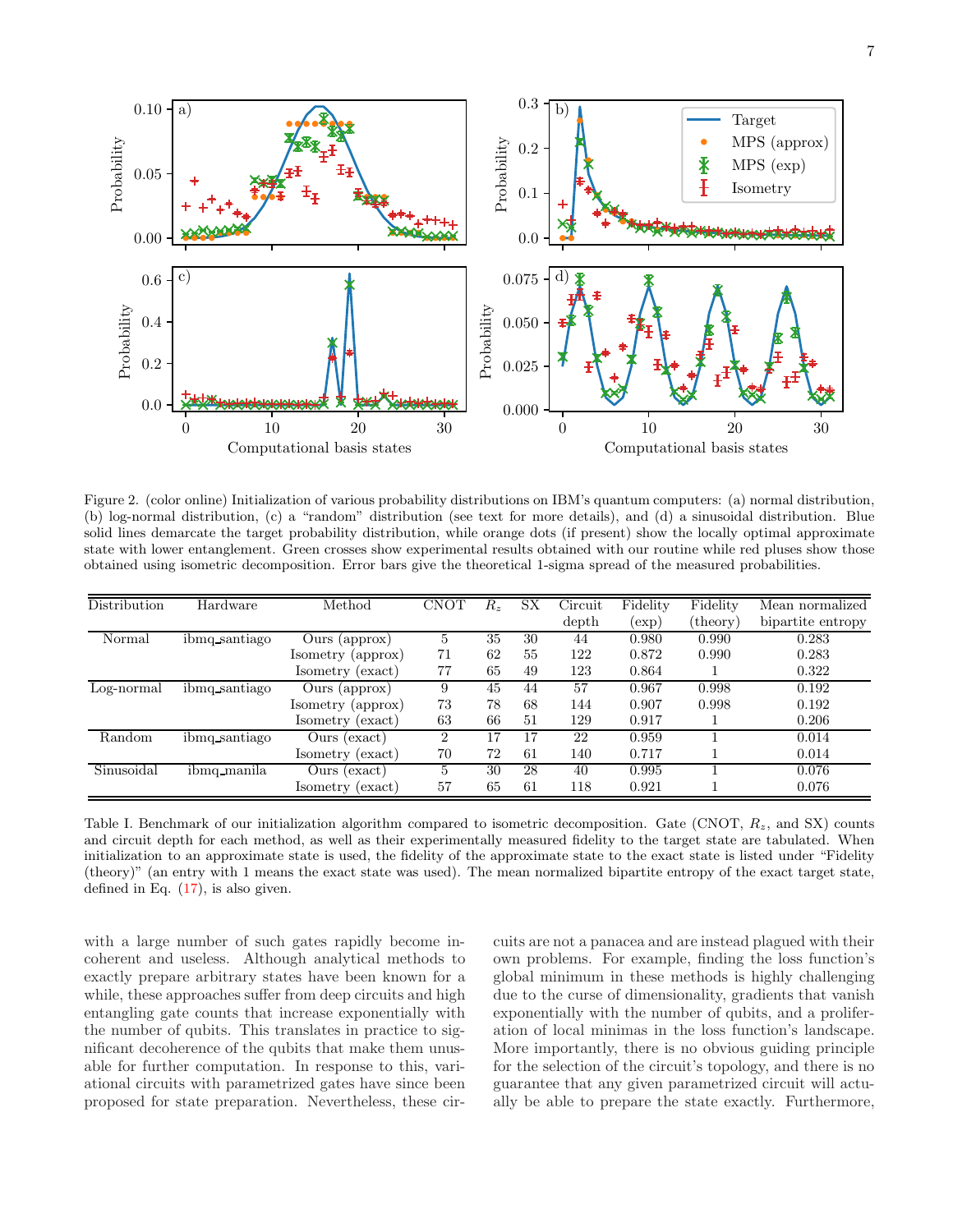

Figure 3. (color online) Singular values from the decomposition of the normal distribution in Fig. [2a](#page-11-0). Filled blue bars show all singular values in the exact decomposition. The approximate state (orange dots in Fig. [2a](#page-11-0)) was obtained by keeping only the singular values outlined with orange lines.

none of these existing approaches take into account the fact that states with less entanglement should in theory be easier to prepare with less entangling gates.

In this work, we have developed an initialization circuit that uses only the same number of nearest-neighbor gates as the number of qubits, which minimizes the number of expensive SWAP operations due to limited qubit connectivity. Although each of these nearest-neighbor gates may be an expensive multi-qubit gate that further decomposes into multiple one and two-qubit gates, our routine only uses such gates sparingly when the entanglement of the target state calls for them. In cases where a target state (or a sub-system of it) is separable, our

circuit automatically takes advantage of this by utilizing single qubit gates and parallelizing gate operations where possible. In short, our initialization routine allows states with less entanglement to be prepared far more efficiently compared to other deterministic but entanglement insensitive methods such as isometric decomposition. For states with low entanglement, our tests on actual quantum computers hosted on IBM's cloud service show that our circuit is capable of achieving higher initialization fidelities compared to standard isometric decomposition by utilizing an order of magnitude less CNOT gates and having a significantly shallower circuit. For states with higher entanglement, we can still sometimes achieve significantly better performance by initializing to an optimally approximate state with lower entanglement, including states that represent a normal and log-normal distribution. Finally, we emphasize that unlike variational approaches, our method does not require challenging minimizations in a high dimensional space where the existence of a solution is uncertain, and exponentially vanishing gradients and a multitude of local minima make progress towards a global minimum difficult. Our initialization circuit is therefore an extremely valuable tool in the NISQ era for preparing arbitrary states with acceptable fidelities without having to incur significant classical optimization costs.

## ACKNOWLEDGMENTS

The authors acknowledge Aravind Anthur and Leonid Krivitsky's contributions in securing grant QEP-SF2 from the Quantum Engineering Programme in Singapore that provided financial support for this work. Numerical experiments in the supplementary material were conducted with the resources of A\*STAR Computational Resource Center (A\*CRC), with the Python libraries Dask [\[41\]](#page-14-3), CuPy [\[42\]](#page-14-4), and Numba [\[43](#page-14-5)] used for parallelization and acceleration. Quantum circuit simulations and executions were performed using Qiskit [\[22\]](#page-14-1).

- <span id="page-7-0"></span>[1] A. W. Harrow, A. Hassidim, and S. Lloyd, Quantum algorithm for linear systems of equations, [Phys. Rev. Lett.](https://doi.org/10.1103/PhysRevLett.103.150502) 103, 150502 (2009).
- <span id="page-7-1"></span>[2] L. Wossnig, Z. Zhao, and A. Prakash, Quantum linear system algorithm for dense matrices, [Phys. Rev. Lett.](https://doi.org/10.1103/PhysRevLett.120.050502) 120, 050502 (2018).
- <span id="page-7-2"></span>[3] N. Wiebe, D. Braun, and S. Lloyd, Quantum algorithm for data fitting, [Phys. Rev. Lett.](https://doi.org/10.1103/PhysRevLett.109.050505) 109, 050505 (2012).
- <span id="page-7-3"></span>[4] P. Rebentrost, M. Mohseni, and S. Lloyd, Quantum support vector machine for big data classification, [Phys. Rev. Lett.](https://doi.org/10.1103/PhysRevLett.113.130503) 113, 130503 (2014).
- <span id="page-7-4"></span>[5] J. Romero, J. P. Olson, and A. Aspuru-Guzik, Quantum autoencoders for efficient compression of quantum data, [Quantum Science and Technology](https://doi.org/10.1088/2058-9565/aa8072) 2, 045001 (2017).
- <span id="page-7-5"></span>[6] J. Preskill, Quantum computing in the NISQ era and beyond, Quantum 2[, 79 \(2018\).](https://doi.org/10.22331/q-2018-08-06-79)
- <span id="page-7-6"></span>[7] M. Plesch and C. Brukner, Quantum-state preparation with universal gate decompositions, Phys. Rev. A 83[, 032302 \(2011\).](https://doi.org/10.1103/PhysRevA.83.032302)
- <span id="page-7-7"></span>[8] R. Iten, R. Colbeck, I. Kukuljan, J. Home, and M. Christandl, Quantum circuits for isometries, Phys. Rev. A 93[, 032318 \(2016\).](https://doi.org/10.1103/PhysRevA.93.032318)
- <span id="page-7-8"></span>[9] C. Zoufal, A. Lucchi, and S. Woerner, Quantum generative adversarial networks for learning and loading random distributions, [npj Quantum Information](https://doi.org/10.1038/s41534-019-0223-2) 5, 103 (2019).
- <span id="page-7-9"></span>[10] H. Situ, Z. He, Y. Wang, L. Li, and S. Zheng, Quantum generative adversarial network for generating discrete distribution, [Information Sciences](https://doi.org/10.1016/j.ins.2020.05.127) 538, 193–208 (2020).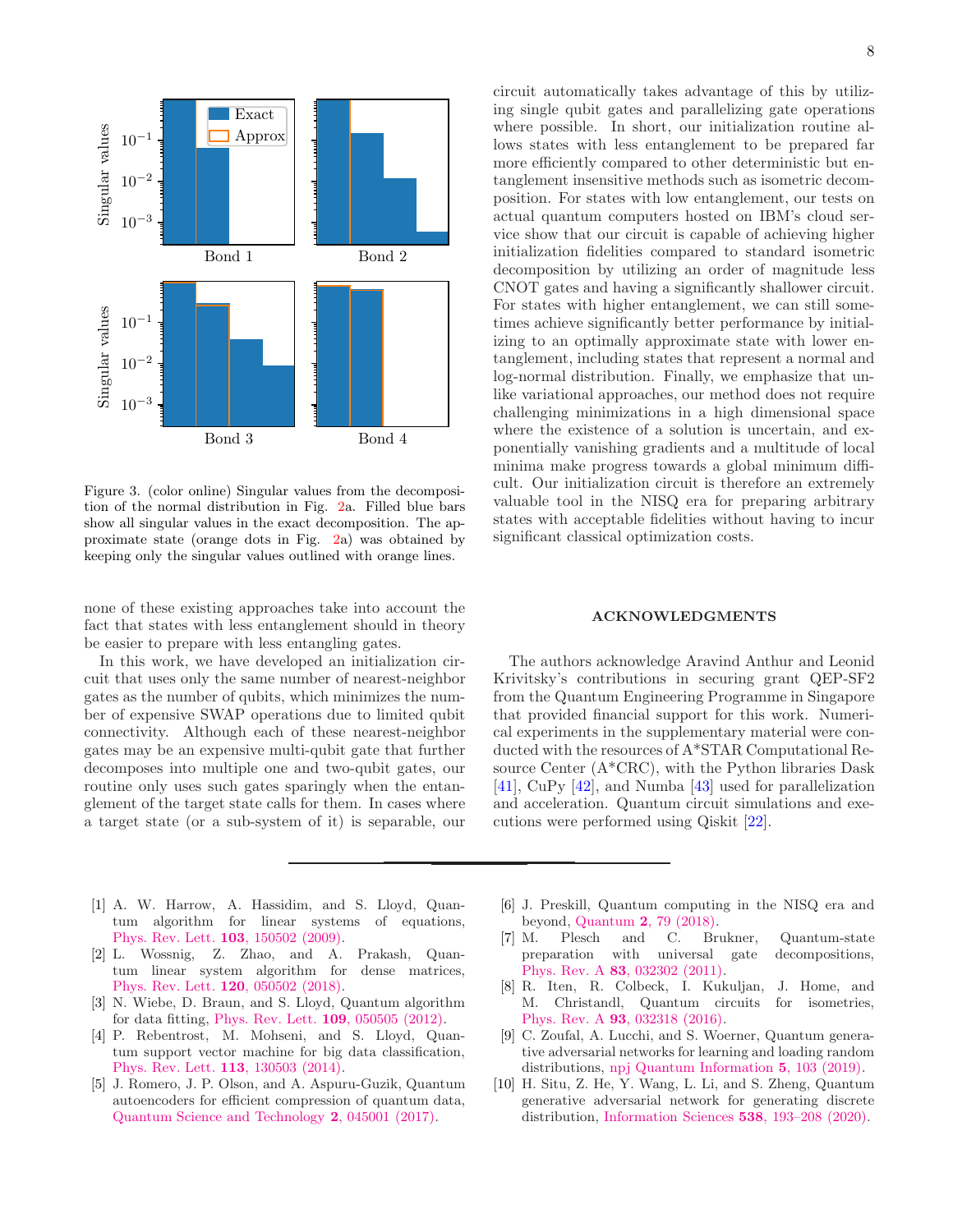- <span id="page-8-0"></span>[11] W. W. Ho and T. H. Hsieh, Efficient variational simulation of non-trivial quantum states, [SciPost Phys.](https://doi.org/10.21468/SciPostPhys.6.3.029) 6, 29 (2019).
- <span id="page-8-1"></span>[12] L. Cincio, K. Rudinger, M. Sarovar, and P. J. Coles, Machine learning of noise-resilient quantum circuits, PRX Quantum 2[, 010324 \(2021\).](https://doi.org/10.1103/PRXQuantum.2.010324)
- <span id="page-8-2"></span>[13] S.-J. Ran, Encoding of matrix product states into quantum circuits of one- and two-qubit gates, Phys. Rev. A 101[, 032310 \(2020\).](https://doi.org/10.1103/PhysRevA.101.032310)
- <span id="page-8-3"></span>[14] A. Holmes and A. Y. Matsuura, Efficient quantum circuits for accurate state preparation of smooth, differentiable functions (2020), [arXiv:2005.04351 \[quant-ph\].](https://arxiv.org/abs/2005.04351)
- <span id="page-8-4"></span>[15] M. Cerezo, A. Sone, T. Volkoff, L. Cincio, and P. J. Coles, Cost function dependent barren plateaus in shallow parametrized quantum circuits, Nature Communications 12, [10.1038/s41467-021-21728-w](https://doi.org/10.1038/s41467-021-21728-w) (2021).
- <span id="page-8-5"></span>[16] A. G. R. Day, M. Bukov, P. Weinberg, P. Mehta, and D. Sels, Glassy phase of optimal quantum control, [Phys. Rev. Lett.](https://doi.org/10.1103/PhysRevLett.122.020601) 122, 020601 (2019).
- <span id="page-8-6"></span>[17] See Supplementary Material at URL for numerical studies of local minima affecting variational circuits.
- <span id="page-8-7"></span>[18] L. Cincio, Y. Subaşı, A. T. Sornborger, and P. J. Coles, Learning the quantum algorithm for state overlap, [New Journal of Physics](https://doi.org/10.1088/1367-2630/aae94a) 20, 113022 (2018).
- <span id="page-8-8"></span>[19] V. Bergholm, J. J. Vartiainen, M. Möttönen, and M. M. Salomaa, Quantum circuits with uniformly controlled one-qubit gates, Phys. Rev. A 71[, 052330 \(2005\).](https://doi.org/10.1103/PhysRevA.71.052330)
- <span id="page-8-9"></span>[20] I. F. Araujo, D. K. Park, F. Petruccione, and A. J. da Silva, A divide-and-conquer algorithm for quantum state preparation, [Scientific Reports](https://doi.org/10.1038/s41598-021-85474-1) 11, 6329 (2021).
- <span id="page-8-10"></span>[21] F. Leymann and J. Barzen, The bitter truth about gate-based quantum algorithms in the NISQ era, [Quantum Science and Technology](https://doi.org/10.1088/2058-9565/abae7d) 5, 044007 (2020).
- [22] M. S. Anis *et al.*, Qiskit: An open-source framework for quant<sub>1991</sub> pomguting topoulos, D. J. Egger, Y. Sun, C. Zoufal, (2021).
- <span id="page-8-11"></span>[23] S. Holtz, T. Rohwedder, and R. Schneider, The alternating linear scheme for tensor optimization in the tensor train format, [SIAM Journal on Scientific Computing](https://doi.org/10.1137/100818893) 34, A683 (2012).
- <span id="page-8-12"></span>[24] I. V. Oseledets, Tensor-train decomposition, [SIAM Journal on Scientific Computing](https://doi.org/10.1137/090752286) 33, 2295 (2011).
- <span id="page-8-13"></span>[25] Z.-Y. Han, J. Wang, H. Fan, L. Wang, and P. Zhang, Unsupervised generative modeling using matrix product states, Phys. Rev. X 8[, 031012 \(2018\).](https://doi.org/10.1103/PhysRevX.8.031012)
- <span id="page-8-14"></span>[26] N. Lee and A. Cichocki, Estimating a few extreme singular values and vectors for large-scale matrices in tensor train format,
- <span id="page-8-15"></span>[27] A. Milsted, J. Haegeman, and T. J. Osborne, Matrix

product states and variational methods applied to critical quantum field theory, Phys. Rev. D 88[, 085030 \(2013\).](https://doi.org/10.1103/PhysRevD.88.085030)

- <span id="page-8-16"></span>[28] U. Schollwöck, The density-matrix renormalization group, [Rev. Mod. Phys.](https://doi.org/10.1103/RevModPhys.77.259) 77, 259 (2005).
- <span id="page-8-17"></span>[29] G. Vidal, Efficient classical simulation of entangled quantum computations, [Phys. Rev. Lett.](https://doi.org/10.1103/PhysRevLett.91.147902) 91, 147902 (2003).
- <span id="page-8-18"></span>[30] I. V. Oseledets, Constructive representation of functions in low-rank tensor formats, [Constructive Approximation](https://doi.org/10.1007/s00365-012-9175-x) 37, 1 (2013).
- <span id="page-8-19"></span>[31] A. Ekert and P. L. Knight, Entangled quantum systems and the schmidt decomposition, [American Journal of Physics](https://doi.org/10.1119/1.17904) 63, 415 (1995).
- <span id="page-8-20"></span>[32] C. Eckart and G. Young, The approximation of one matrix by another of lower rank, [Psychometrika](https://doi.org/10.1007/BF02288367) 1, 211 (1936).
- <span id="page-8-21"></span>[33] S. Paeckel, T. Köhler, A. Swoboda, S. R. Manmana, U. Schollwöck, and C. Hubig, Timeevolution methods for matrix-product states, [Annals of Physics](https://doi.org/https://doi.org/10.1016/j.aop.2019.167998) 411, 167998 (2019).
- <span id="page-8-22"></span>[34] For  $G^{[1,d_1]}$ , it has at least 2 columns from  $j'_1$  and  $\dim(\alpha^0)$  = 1, so it also has more columns than  $\dim(\alpha^{n-1}).$
- <span id="page-8-23"></span>[35] For  $G^{[Q,d_Q]}$ , it has 2 rows from  $j_Q$  and  $\dim(\alpha^Q) = 1$ , so its number of rows is equal to  $2 \dim(\alpha^n)$ .
- <span id="page-8-24"></span>[36] P. Rebentrost, B. Gupt, and T. R. Bromley, Quantum computational finance: Monte carlo pricing of financial derivatives, Phys. Rev. A 98[, 022321 \(2018\).](https://doi.org/10.1103/PhysRevA.98.022321)
- [37] S. Woerner and D. J. Egger, Quantum risk analysis, [npj Quantum Information](https://doi.org/10.1038/s41534-019-0130-6) 5, 15 (2019).
- [38] D. J. Egger, R. Garcia Gutierrez, J. Cahue Mestre, and S. Woerner, Credit risk analysis using quantum computers, [IEEE Transactions on Computers , 1 \(2020\).](https://doi.org/10.1109/TC.2020.3038063)
- <span id="page-8-25"></span>R. Iten, N. Shen, and S. Woerner, Option Pricing using Quantum Computers, Quantum 4[, 291 \(2020\).](https://doi.org/10.22331/q-2020-07-06-291)
- <span id="page-8-26"></span>[40] The optimality is only local in this case since no variational truncation was employed.
- [41] Dask Development Team, *[Dask: Library for dynamic task scheduling](https://dask.org)* (2016).
- [42] R. Okuta, Y. Unno, D. Nishino, S. Hido, and C. Loomis, Cupy: A numpy-compatible library for nvidia gpu calculations, in *Proceedings of Workshop on Machine Learning Systems (Learning Systems Annual Information Proceedings* (2017).
- [43] S. K. Lam, A. Pitrou, and S. Seibert, Numba: A llvm-based python jit compiler, in
- [SIAM Journal on Matrix Analysis and Applications](https://doi.org/10.1137/140983410) 36, 994 (2015)*roceedings of the Second Workshop on the LLVM Compiler Infrastr* LLVM '15 (Association for Computing Machinery, New York, NY, USA, 2015).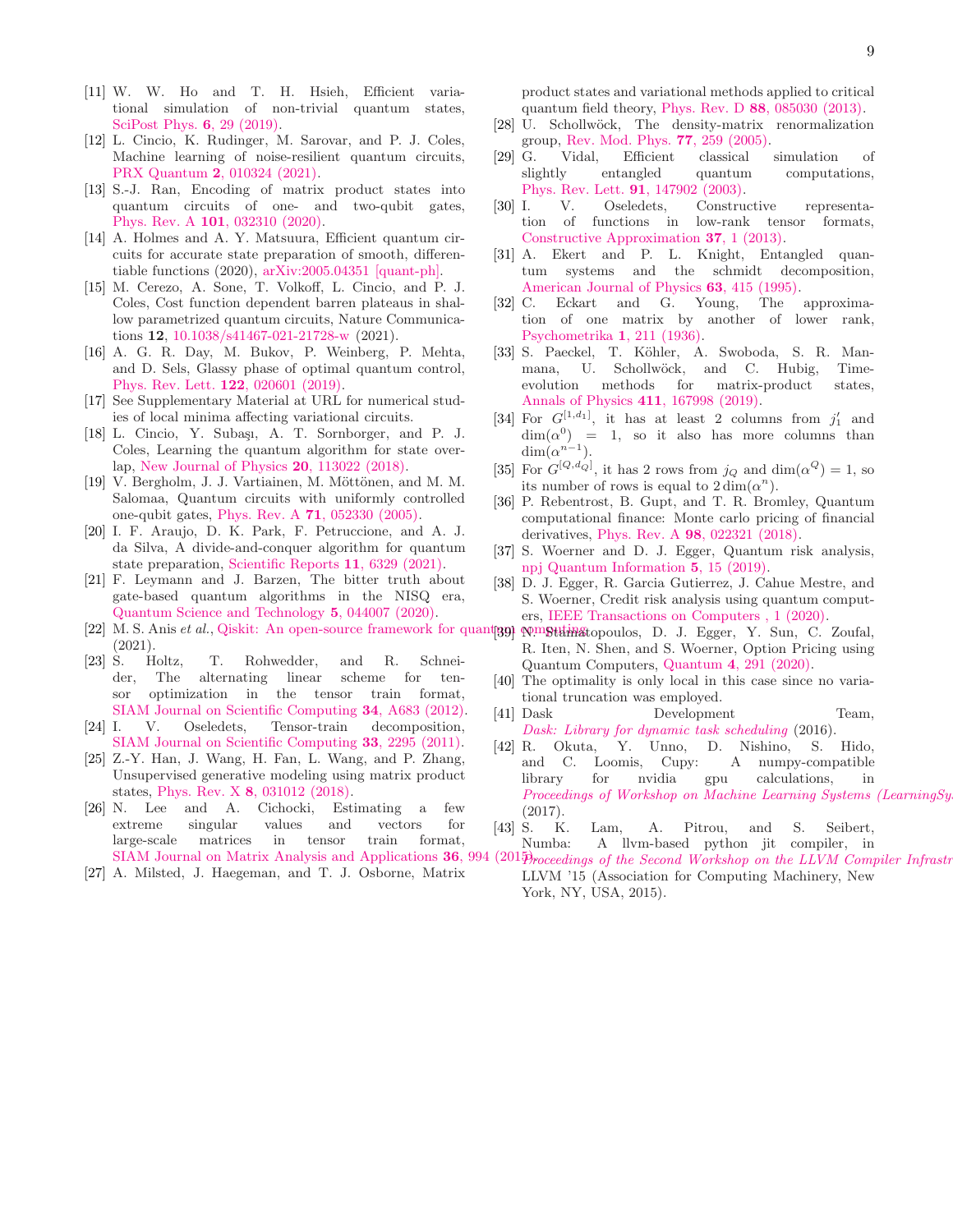# Supplementary material for "Deterministic, scalable, and entanglement efficient initialization of arbitrary quantum states"

Prithvi Gundlapalli and Junyi Lee[∗](#page-9-0)

*Institute of Materials Research and Engineering, Agency for Science, Technology and Research (A\*STAR), 2 Fusionopolis Way, #08-03 Innovis, 138634 Singapore* (Dated: October 27, 2021)

### I. INTRODUCTION

As discussed in the main text, variational initialization circuits suffer from vanishing gradients for large numbers of qubits and a lack of clear guidelines to motivate the selection of a circuit topology. In addition to these problems, our numerical experiments here also suggest that many initialization loss functions are plagued with a multitude of local minima that make it difficult to find the global minimum.

To numerically study these local minima, we attempt to initialize a few target states with the variational circuits shown in Fig [1.](#page-9-1) Local minima of a loss function are found by randomly initializing parameters in a variational circuit and optimizing them via a loss function and local optimizer (Limited-memory Broyden–Fletcher–Goldfarb–Shanno was used because our benchmarks showed that it was the fastest for our problem). For the most part, we used a binary-cross-entropy (BCE) loss function although other loss functions were also studied.

BCE is commonly used in machine learning tasks involving a binary classification of data. For N qubits, with  $2^N$ states in the computational basis, the target probabilities of each basis state i is denoted  $y_{t_i}$  and the actual 'measured' (simulated in our case) probability of the basis states in our variational circuit is denoted  $y_{v_i}$ . A definition of BCE is given in Eq. [1](#page-9-2)

<span id="page-9-2"></span>
$$
BCE = \sum_{i=1}^{2^N} y_{t_i} \log y_{v_i} + (1 - y_{t_i}) \log (1 - y_{v_i}).
$$
\n(1)

Our 5 qubit variational ansatz circuit is shown in Fig. [1.](#page-9-1) We chose it as it contains a low number of CNOT gates that scales linearly with the number of qubits. We randomly initialize the 10  $R_y$  gate parameters,  $\theta_0$  to  $\theta_9$ , and then use machine learning to determine the values of these parameters that would produce the desired initialization.



<span id="page-9-1"></span>Figure 1. Our 5 qubit variational ansatz with a linear entanglement strategy (left) and circular entanglement strategy (right).

<span id="page-9-0"></span><sup>∗</sup> lee jun [yi@imre.a-star.edu.sg](mailto:lee_jun_yi@imre.a-star.edu.sg)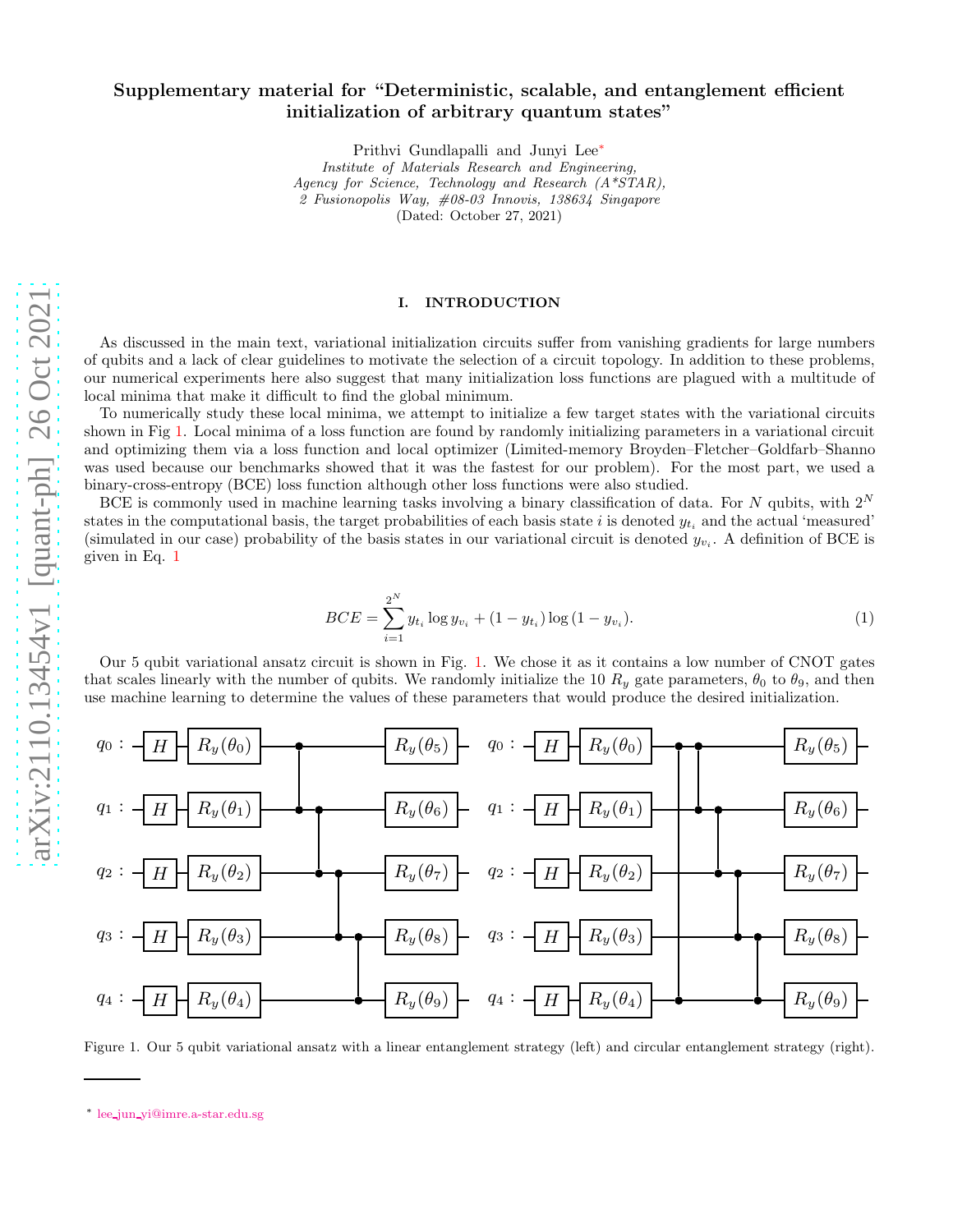We analyze our results by clustering the local minima in two ways: by their city block distance in parameter space, and the fidelity of the final state. Clustering in parameter space gives us a sense of the distribution of local minima within the parameter space of the variational circuit. On the other hand, clustering the local minima by the fidelity of their final state gives a measure of the uniqueness of each local minima in generating a particular final state. In general, one would hope for the existence of many well separated parameters that yield the target state since that would imply an easier optimization task for the optimizer.

For an  $N$  qubit variational circuit of the form in Fig. [1,](#page-9-1) the city block distance for two sets of optimized parameters  $\theta_a$  and  $\theta_b$  is as given in Eq. [2](#page-10-2)

<span id="page-10-2"></span>
$$
\sum_{i=1}^{2N} |\theta_{a_i} - \theta_{b_i}|.
$$
 (2)

One must also be careful when computing the city block distance in this way since the parameters follow modular arithmetic rules outside of  $-\pi$  to  $\pi$  and the circular distance must instead be considered. For instance, the points at  $-\frac{4}{5}\pi$  and  $\frac{4}{5}\pi$  are only  $\frac{2}{5}\pi$  apart and not  $\frac{8}{5}\pi$  apart since the angles wrap around. This also means that the maximum distance that two points can be separated by is  $\pi$ . Furthermore, the optimizer used in the learning algorithm was not constrained by any bounds to allow it to explore parameter values smaller than  $-\pi$  or larger than  $\pi$  as these were still valid values. This must also be accounted for when computing the city block distance. Clustering in this manner is a computationally expensive task as a distance matrix has to be computed and an iterative algorithm must be used to ensure that all points within a distance  $\delta$  of each other are considered a cluster.

#### II. RESULTS

In this section, we discuss some of the techniques we used when investigating this method and also the challenges faced.

In order to find the best solution (i.e. global minimum), one can only do an exhaustive search. Practically, one would have to sufficiently discretize the parameter space and optimize the circuit from as many possible combination of parameters as possible. This does not scale well. Our 5 qubit ansatz circuit has 10 free parameters that could vary from  $-\pi$  to  $\pi$ . If we discretize each parameter to take just 5 values, that results in  $5^{10} \approx 10$  million different sets of parameters. To make the problem somewhat more tractable, we settled on using 400,000 sets of random parameters (henceforth referred to as 400,000 points).

For all the results shown here, an ideal noiseless quantum circuit simulator was used to simulate a circuit's outcome.

### <span id="page-10-0"></span>A. Spread Of Local Minima

We discuss the results for a 5-qubit, 2-period sine initialization with a variational circuit employing a linear entanglement strategy. A distance clustering tolerance  $\delta$  of 0.1 and a fidelity clustering tolerance of 0.999 was used to determine the criteria for clustering points together. The summary of results is shown in Table [I.](#page-10-1)

|                                   | Distance | Fidelity                       |
|-----------------------------------|----------|--------------------------------|
| Number of Clusters                | 137,807  | 17,014                         |
| Largest Cluster Size              | 89       | 71,342                         |
| Total Size of Largest 10 Clusters | 874      | 232,813                        |
| Number of Clusters with 1 Point   | 95,508   | 14,238                         |
| Mean Cluster Size $\pm$ s.d.      |          | $2.9 \pm 7.0$ 23.5 $\pm$ 734.0 |

<span id="page-10-1"></span>Table I. Summary of distance and fidelity clustering for a 5 qubit circuit, 2-period sine wave initialization, linear entanglement strategy, 400,000 random points.

The same table for the normal distribution initialization target is shown in Table [II.](#page-11-1)

The trend of the results for the 2-period sine wave target is the same as that of the normal distribution target and so we choose to elaborate on the 2-period sine wave initialization statistics only. We see that there are almost as many distance clusters as there are points, indicating that we very rarely converge to the same point when starting from a different point. In other words, we frequently converge to a different local minima when starting from a different initial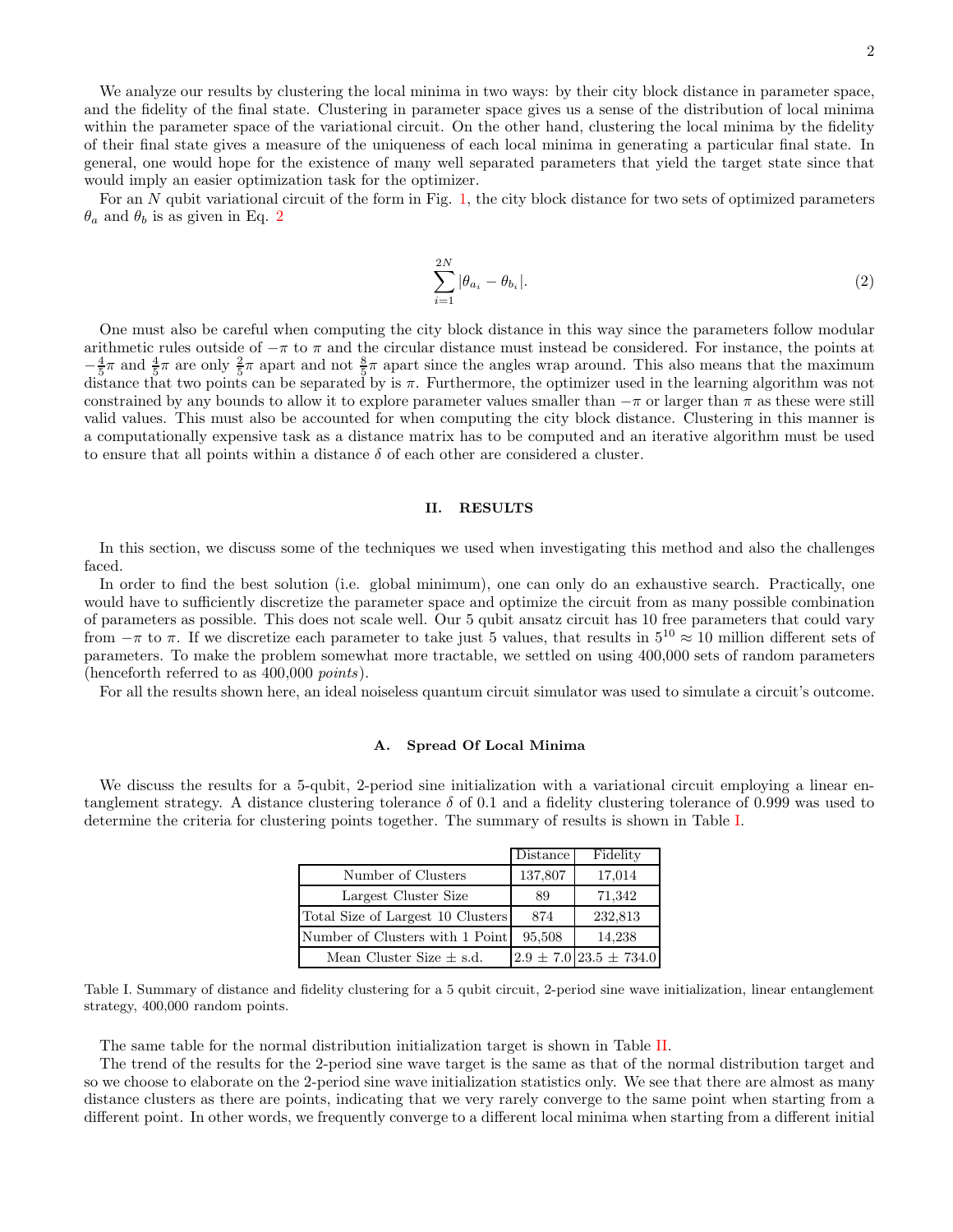|                                   | Distance | Fidelity                       |
|-----------------------------------|----------|--------------------------------|
| Number of Clusters                | 190,461  | 17,226                         |
| Largest Cluster Size              | 60       | 92,050                         |
| Total Size of Largest 10 Clusters | 538      | 274,196                        |
| Number of Clusters with 1 Point   | 135,252  | 14,101                         |
| Mean Cluster Size $\pm$ s.d.      |          | $2.1 \pm 3.9$ 23.2 $\pm$ 989.7 |

<span id="page-11-1"></span>Table II. Summary of distance and fidelity clustering for a 5 qubit circuit, normal distribution initialization, linear entanglement strategy, 400,000 random points.

point. Also, the number of clusters with only 1 point in them is fairly large, indicating that our parameter space was not sufficiently discretized i.e. 400,000 points is not enough to consider this an 'exhaustive' search of the space. Ideally, a smallest cluster size of 2 points would likely indicate that the parameter space had been exhaustively searched as every point had converged to an already-known local minimum. This also implied that even better solutions could possibly exist using this circuit, but finding them would not be computationally feasible.

The 17,014 fidelity clusters indicate that there are at least that many 'unique' local minima ('unique' as in they result in the same state initialization) encountered by the learning algorithm. Interestingly, the large number of points (over 58%) contained in the biggest 10 fidelity clusters indicates that we converged to the same 10 state initializations more than half the time. We can see how large the first few fidelity clusters are in Fig. [2.](#page-11-0) Of the remaining points, about



<span id="page-11-0"></span>Figure 2. (color online) Cumulative probability of fidelity cluster sizes for the normal distribution (blue solid line) and 2-period sine targets (orange solid line). The x-axis is simply the number of  $x$ -largest fidelity clusters.

8.5% were in clusters that only had 1 point, which still represents a sizable number of 'unique' state initializations that were only encountered once. Again, this suggests that the parameter space has not been exhaustively searched. The significantly fewer fidelity clusters than distance clusters also suggests that points that produced the same outcome were not near each other in parameter space, and manual examination of the points within each fidelity cluster revealed that they were scattered all over parameter space. In other words, there exist multiple well separated local minima that produced a similar output state.

To better understand the distribution of good solutions (i.e. lower loss solutions), we can look at the cumulative probability of the distance cluster losses in Fig. [3.](#page-12-1) We see that the better solutions occur more often for the 2-period sine target than for the normal distribution target.

A histogram of the clustering results for a 2-period sine initialization is shown in Fig. [4](#page-12-2) and the same for a normal distribution initialization is shown in Fig [5.](#page-13-0) The loss values were calculated using BCE, even for the fidelity clustering technique where the BCE loss was computed using the average statevector of all final states produced by circuits in that fidelity cluster. This was done to provide a common scale for comparison.

Although it appears that the fidelity clustering for the 2-period sine in Fig. [4](#page-12-2) has 'lost' the lower loss solutions that the distance clustering produced, this is an artifact due to an insufficient fidelity clustering tolerance of 0.999. We note here that there are differences in the computation of distance clustering and fidelity clustering centroids. Whereas the distance clustering centroids can be computed from the mean of the parameters within the cluster, the representative statevector of a fidelity cluster centroid is not computed from the mean of all parameters within the cluster, but rather by the mean output statevector of the cluster. This is because parameters within a fidelity cluster could be scattered across the parameter space and their mean would not necessarily produce an output statevector that is representative of the fidelity cluster. Consequently, if a sufficiently high clustering tolerance is not used, the fidelity cluster centroid (i.e. mean statevector of all the points in the cluster) could exhibit a *worse* BCE loss than that of the individual points in the cluster.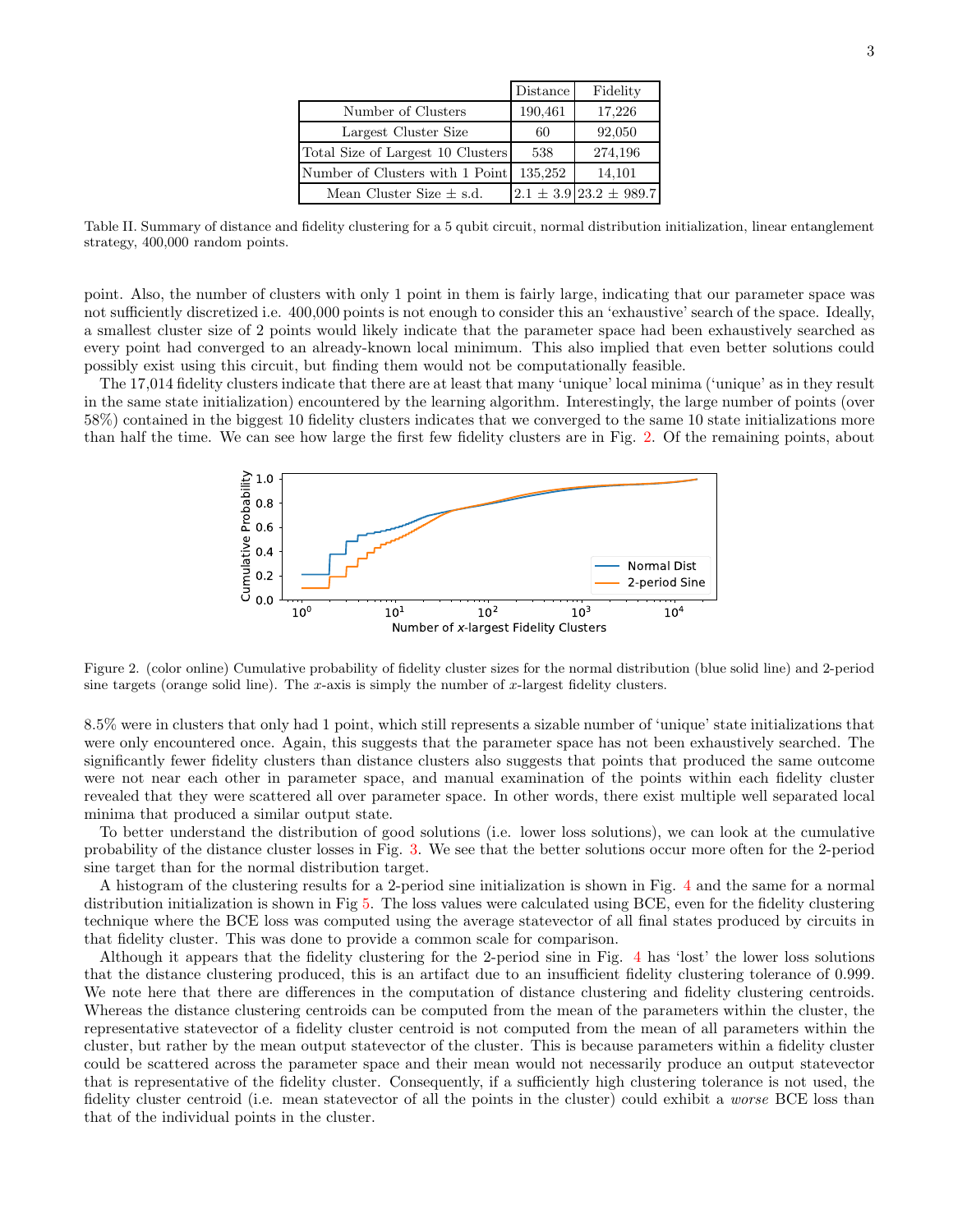

<span id="page-12-1"></span>Figure 3. (color online) Cumulative probability of distance cluster BCE losses for the normal distribution (blue solid line) and 2-period sine (orange solid line) targets.



<span id="page-12-2"></span>Figure 4. (color online) 2-period sine initialization target. (Top) The distance clustering histogram. (Bottom) The fidelity clustering histogram.

### <span id="page-12-0"></span>B. Escape Strategies

Our results show that even with 400,000 randomly initialized points, the parameter space has not yet been exhaustively searched and that lower-loss solutions could potentially be found. Moreover, the fact that there are large numbers of distance clusters imply that the loss function landscape is generally pockmarked with a multitude of local minima, which makes finding the global minimum difficult. Despite trying various strategies to alleviate this, none of our attempts were generally successful at overcoming the problem. Our three main strategies are described below:

- 1. Using other loss functions
- 2. Using a loss function that is a linear combination of other loss functions
- 3. Using an iterative optimization where each iteration uses a different loss function.

The first method is self-explanatory. Different loss functions will generally have different local minima and landscapes and so other loss functions could yield better performance i.e. more reliably converge to the best known solution. We tried the following loss functions but they did not make much of a difference in our case.

1. Mean-squared error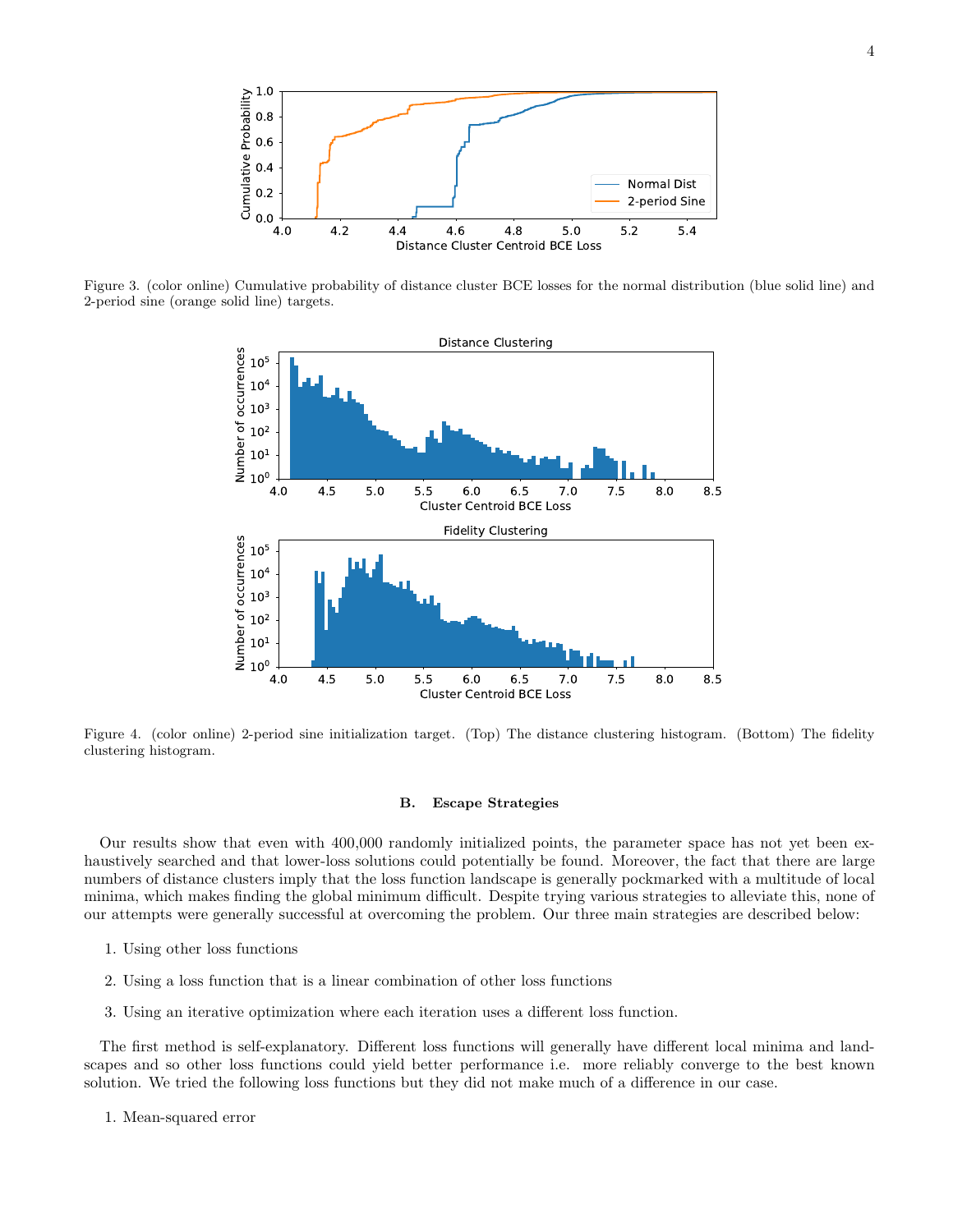

<span id="page-13-0"></span>Figure 5. (color online) Normal distribution initialization target. (Top) The distance clustering histogram. (Bottom) The fidelity clustering histogram. Although they look almost identical, there are in fact slight numerical differences.

- 2. Mean absolute error
- 3. Huber loss
- 4. Log-Cosh
- 5. Fidelity loss i.e. using the state fidelity between the current state and the target state
- 6. Trace loss i.e. using the trace distance between the current state and the target state

The second method was an attempt to 'average' out the loss functions so that the optimizer would be less likely to get stuck in local minima. The challenge here is that loss functions are not easily combined as their absolute values can vary significantly. For example, some are unbounded (e.g. BCE) while others are bounded (e.g. fidelity loss). An attempt to use an equal weight on each loss function (i.e. the arithmetic mean of all of the loss functions) did not help in reliably attaining the best known solution. The weights themselves can probably be machine learned, but this only serves to complicate the problem even further.

Our third method tried to leverage on the intuition that the global minimum should be unique across all loss functions. In this method, the optimizer would start from a random point and would attempt to minimize one loss function. This would converge on (most likely) that loss function's local minimum. This set of 'optimized' parameters would then be the starting point (rather than some random parameters) for the next optimization iteration, utilizing a different loss function. This process is then repeated using different loss functions and the hope is that this helps the optimizer escape local minima. We show the result for a particular attempt using the BCE-trace-fidelity (BTF) loss for 100,000 random points which is representative of other attempts. To clarify the notation, BTF loss means that the BCE loss function was used first, followed by trace loss and then fidelity loss. Note that a circular entanglement strategy was used here as we experienced better results using it for the normal distribution cases (at least for a fewer number of qubits). The solution that was converged upon almost 67% of the time is shown in Fig [6.](#page-14-6)

This result could mean that such an initialization is not possible with this circuit topology, or that the parameter landscape is simply too complicated and 3 loss functions is insufficient to help the learning algorithm converge on the global minimum. It should also be noted that the runtime for this method would increase linearly with every added loss function as the optimization process is being repeated for every additional loss function.

Another method that was attempted was a small improvement to the previous method of an iterative optimization technique. It also gave us some insight into the 'agreement' of the local minima across different loss functions. Rather than using the optimizer sequentially and, in some sense, letting the last loss function in the sequence determine the solution, we could run this iterative optimization scheme until all the loss functions agree on the solution. Apart